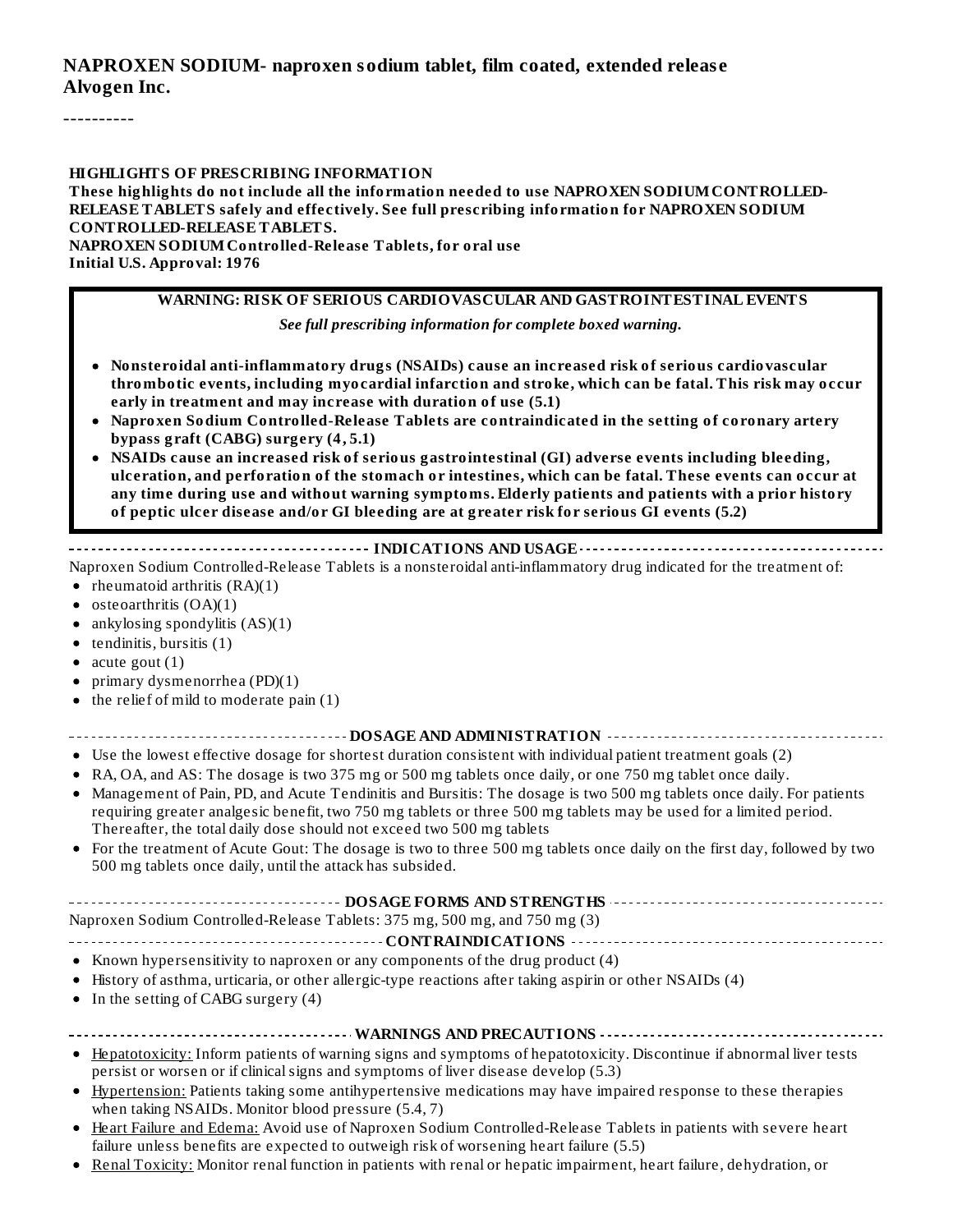hypovolemia. Avoid use of Naproxen Sodium Controlled-Release Tablets in patients with advanced renal disease unless benefits are expected to outweigh risk of worsening renal function (5.6)

- Anaphylactic Reactions: Seek emergency help if an anaphylactic reaction occurs (5.7)
- Exacerbation of Asthma Related to Aspirin Sensitivity: Naproxen Sodium Controlled-Release Tablets are contraindicated in patients with aspirin-sensitive asthma. Monitor patients with preexisting asthma (without aspirin sensitivity) (5.8)
- Serious Skin Reactions: Discontinue Naproxen Sodium Controlled-Release Tablets at first appearance of skin rash or  $\bullet$ other signs of hypersensitivity (5.9)
- Premature Closure of Fetal Ductus Arteriosus: Avoid use in pregnant women starting at 30 weeks gestation (5.10, 8.1)
- $\bullet$  Hematologic Toxicity: Monitor hemoglobin or hematocrit in patients with any signs or symptoms of anemia (5.11, 7)

**ADVERSE REACTIONS** The most frequent adverse events were headache (15%), followed by dyspepsia (14%), and flu syndrome (10%). (6.1) **To report SUSPECTED ADVERSE REACTIONS, contact Alvogen, Inc. at 1-866-770-3024 or FDA at 1-800-FDA-1088 or www.fda.gov/medwatch.**

- **DRUG INTERACTIONS**
- Drugs that Interfere with Hemostasis (e.g. warfarin, aspirin, SSRIs/SNRIs): Monitor patients for bleeding who are concomitantly taking Naproxen Sodium Controlled-Release Tablets with drugs that interfere with hemostasis. Concomitant use of Naproxen Sodium Controlled-Release Tablets and analgesic doses of aspirin is not generally recommended (7)
- ACE Inhibitors, Angiotensin Receptor Blockers (ARB), or Beta-Blockers: Concomitant use with Naproxen Sodium Controlled-Release Tablets may diminish the antihypertensive effect of these drugs. Monitor blood pressure (7)
- ACE Inhibitors and ARBs: Concomitant use with Naproxen Sodium Controlled-Release Tablets in elderly, volume  $\bullet$ depleted, or those with renal impairment may result in deterioration of renal function. In such high risk patients, monitor for signs of worsening renal function (7)
- Diuretics: NSAIDs can reduce natriuretic effect of furosemide and thiazide diuretics. Monitor patients to assure diuretic efficacy including antihypertensive effects (7)
- Digoxin: Concomitant use with Naproxen Sodium Controlled-Release Tablets can increase serum concentration and  $\bullet$ prolong half-life of digoxin. Monitor serum digoxin levels (7)

**USE IN SPECIFIC POPULATIONS** Pregnancy: Use of NSAIDs during the third trimester of pregnancy increases the risk of premature closure of the fetal ductus arteriosus. Avoid use of NSAIDs in pregnant women starting at 30 weeks gestation (5.10, 8.1) Infertility: NSAIDs are associated with reversible infertility. Consider withdrawal of Naproxen Sodium Controlled-Release Tablets in women who have difficulties conceiving (8.3)

**See 17 for PATIENT COUNSELING INFORMATION and Medication Guide.**

**Revised: 7/2019**

#### **FULL PRESCRIBING INFORMATION: CONTENTS\***

**WARNING: RISK OF SERIOUS CARDIOVASCULAR AND GASTROINTESTINAL EVENTS**

#### **1 INDICATIONS AND USAGE**

- **2 DOSAGE AND ADMINISTRATION**
	- **2.1 General Dosing Instructions**
	- **2.2 Rheumatoid Arthritis, Osteoarthritis, and Ankylosing Spondylitis**
	- **2.3 Management of Pain, Primary Dysmenorrhea, and Acute Tendinitis and Bursitis**
	- **2.4 Acute Gout**
	- **2.5 Dosage Adjustments in Patients with Hepatic Impairment**
- **3 DOSAGE FORMS AND STRENGTHS**

#### **4 CONTRAINDICATIONS**

#### **5 WARNINGS AND PRECAUTIONS**

- 5.1 Cardiovascular Thrombotic Events
- 5.2 Gastrointestinal Bleeding, Ulceration, and Perforation
- 5.3 Hepatotoxicity
- 5.4 Hypertension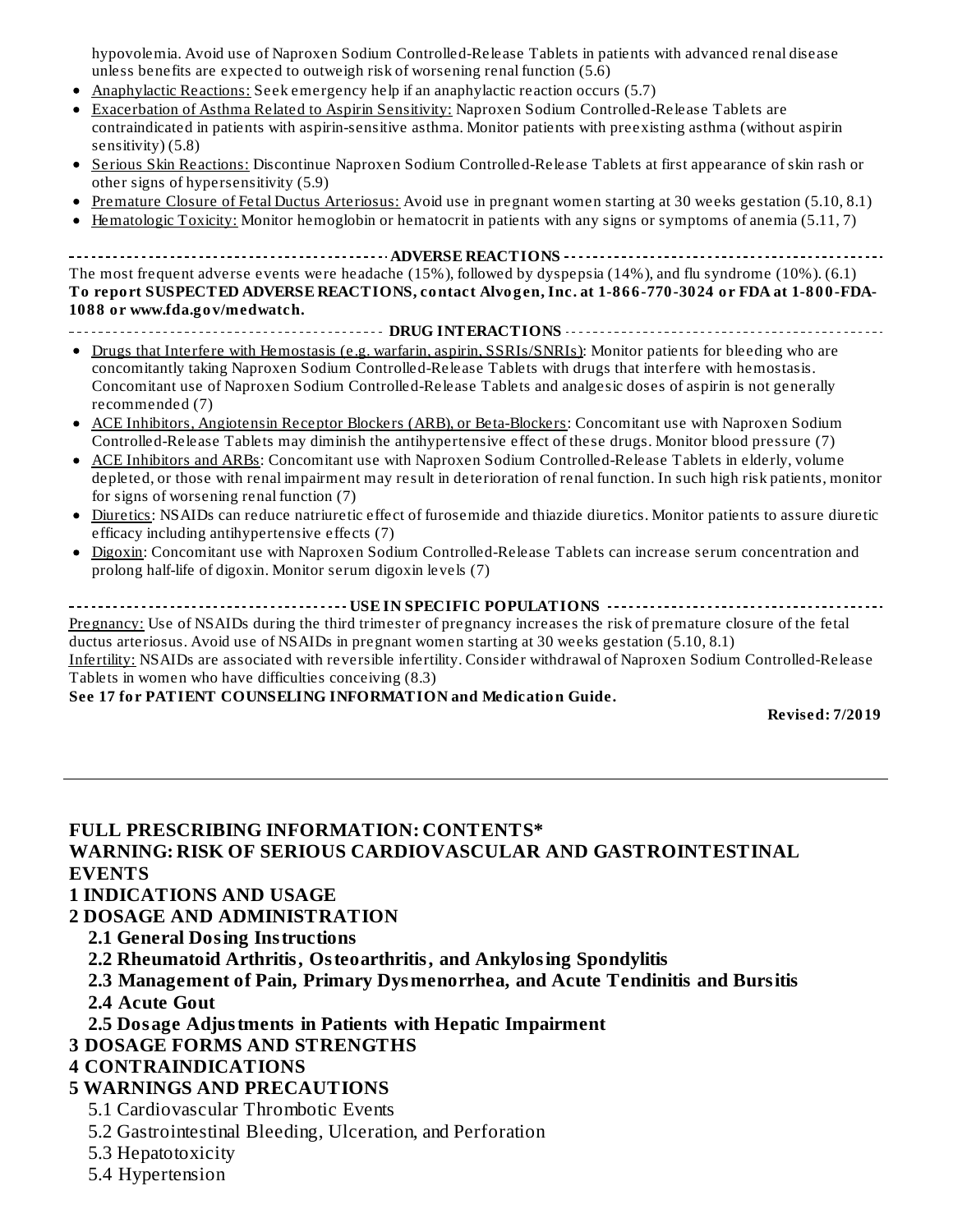- 5.5 Heart Failure and Edema
- 5.6 Renal Toxicity and Hyperkalemia
- 5.7 Anaphylactic Reactions
- 5.8 Exacerbation of Asthma Related to Aspirin Sensitivity
- 5.9 Serious Skin Reactions
- 5.10 Premature Closure of Fetal Ductus Arteriosus
- 5.11 Hematologic Toxicity
- 5.12 Masking of Inflammation and Fever
- 5.13 Laboratory Monitoring

### **6 ADVERSE REACTIONS**

6.1 Clinical Trials Experience

#### **7 DRUG INTERACTIONS**

#### **8 USE IN SPECIFIC POPULATIONS**

- 8.1 Pregnancy
- 8.2 Lactation
- 8.3 Females and Males of Reproductive Potential
- 8.4 Pediatric Use
- 8.5 Geriatric Use

## **10 OVERDOSAGE**

#### **11 DESCRIPTION**

#### **12 CLINICAL PHARMACOLOGY**

- 12.1 Mechanism of Action
- 12.2 Pharmacodynamics
- 12.3 Pharmacokinetics

#### **13 NONCLINICAL TOXICOLOGY**

13.1 Carcinogenesis, Mutagenesis, Impairment of Fertility

**14 CLINICAL STUDIES**

## **16 HOW SUPPLIED/STORAGE AND HANDLING**

### **17 PATIENT COUNSELING INFORMATION**

\* Sections or subsections omitted from the full prescribing information are not listed.

## **FULL PRESCRIBING INFORMATION**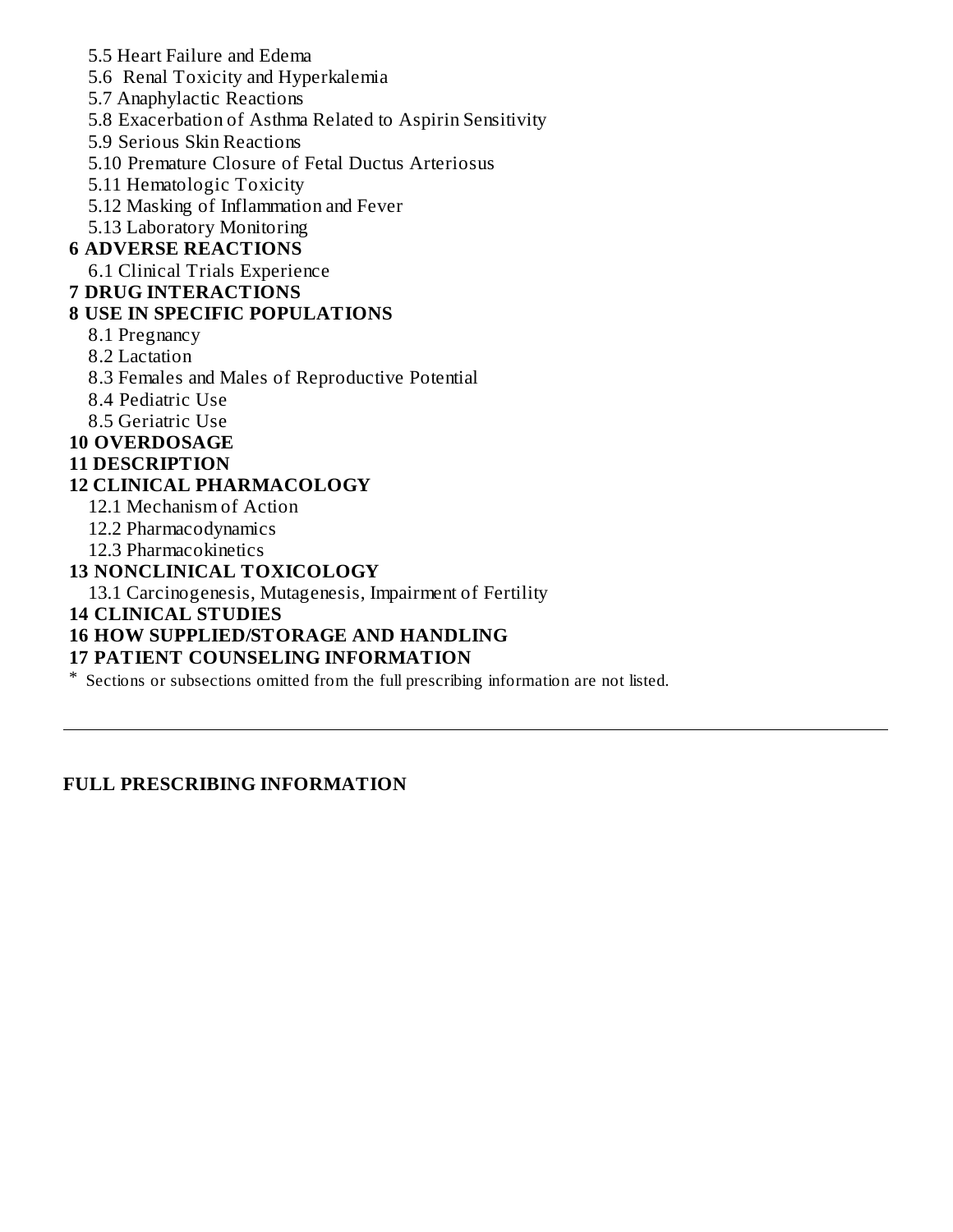## **WARNING: RISK OF SERIOUS CARDIOVASCULAR AND GASTROINTESTINAL EVENTS**

### **Cardiovas cular Thrombotic Events**

- **Nonsteroidal anti-inflammatory drugs (NSAIDs) caus e an increas ed risk of s erious cardiovas cular thrombotic events, including myocardial infarction and stroke, which can be fatal. This risk may occur early in treatment and may increas e with duration of us e** *[see Warnings and Precautions (5.1)].*
- **Naproxen Sodium Controlled-Releas e Tablets are contraindicated in the s etting of coronary artery bypass graft (CABG) surgery** *[see Contraindications (4) and Warnings and Precautions (5.1)].*

#### **Gastrointestinal Bleeding, Ulceration, and Perforation**

**NSAIDs caus e an increas ed risk of s erious gastrointestinal (GI) advers e events including bleeding, ulceration, and perforation of the stomach or intestines, which can be fatal. Thes e events can occur at any time during us e and without warning symptoms. Elderly patients and patients with a prior history of peptic ulcer dis eas e and/or GI bleeding are at greater risk for s erious GI events** *[see Warnings and Precautions (5.2)].*

#### **1 INDICATIONS AND USAGE**

Naproxen Sodium Controlled-Release Tablets are indicated for the treatment of:

- rheumatoid arthritis  $(RA)$
- $\bullet$  osteoarthritis  $(OA)$
- ankylosing spondylitis (AS)
- tendinitis, bursitis
- acute gout
- primary dysmenorrhea (PD)
- the relief of mild to moderate pain  $\bullet$

[*see Warnings and Precautions (5)*].

## **2 DOSAGE AND ADMINISTRATION**

## **2.1 General Dosing Instructions**

Carefully consider the potential benefits and risks of Naproxen Sodium Controlled-Release Tablets and other treatment options before deciding to use Naproxen Sodium Controlled-Release Tablets. Use the lowest effective dosage for the shortest duration consistent with individual patient treatment goals [*see Warnings and Precautions (5)*].

After observing the response to initial therapy with Naproxen Sodium Controlled-Release Tablets, the dose and frequency should be adjusted to suit an individual patient's needs.

#### **2.2 Rheumatoid Arthritis, Osteoarthritis, and Ankylosing Spondylitis**

The recommended starting dose of Naproxen Sodium Controlled-Release Tablets in adults is two Naproxen Sodium Controlled-Release 375 mg tablets (750 mg) once daily, one Naproxen Sodium Controlled-Release 750 mg (750 mg) once daily, or two Naproxen Sodium Controlled-Release 500 mg tablets (1,000 mg) once daily. Patients already taking naproxen 250 mg, 375 mg, or 500 mg twice daily (morning and evening) may have their total daily dose replaced with Naproxen Sodium Controlled-Release Tablets as a single daily dose.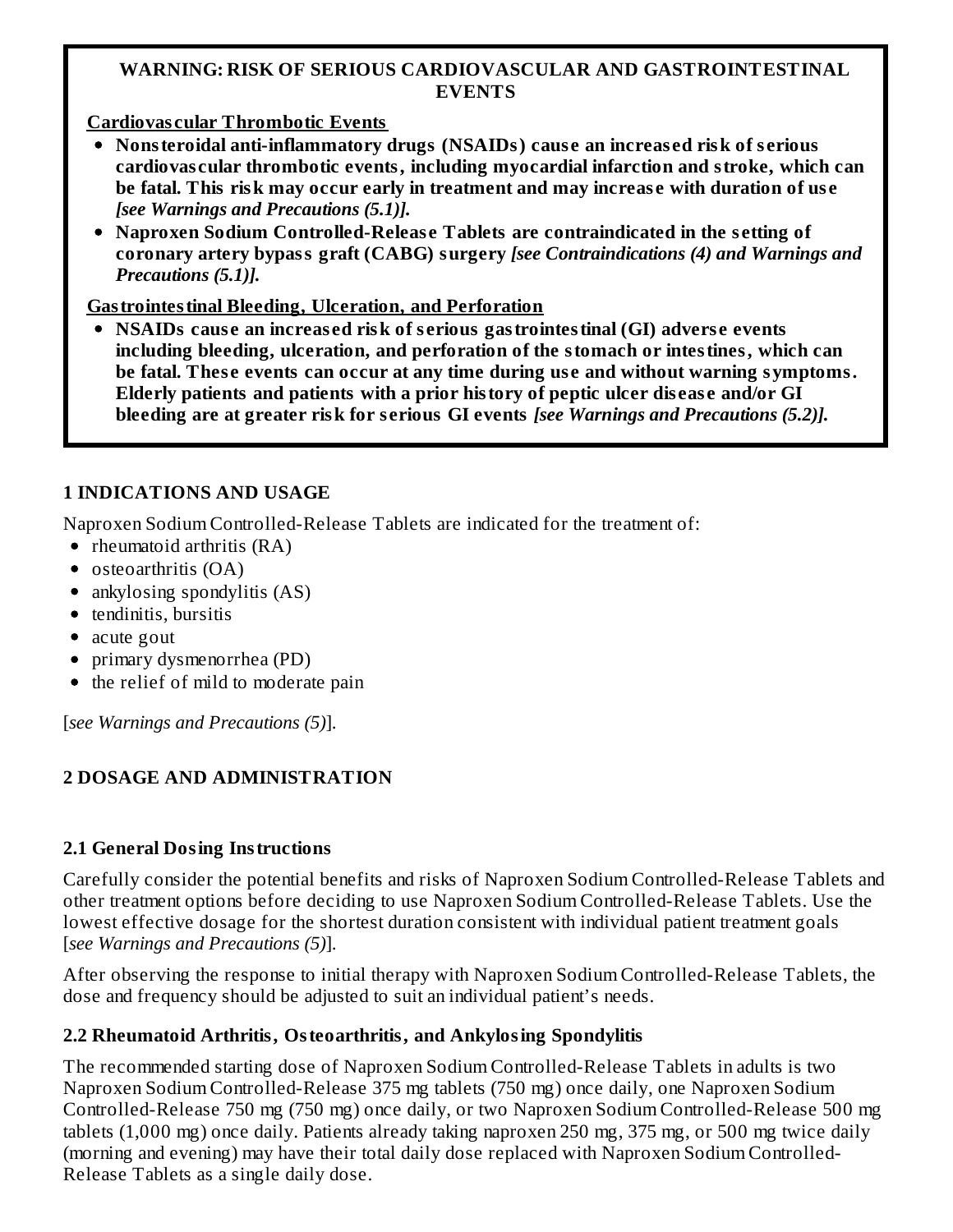During long-term administration, the dose of Naproxen Sodium Controlled-Release Tablets may be adjusted up or down depending on the clinical response of the patient. In patients who tolerate lower doses of Naproxen Sodium Controlled-Release Tablets well, the dose may be increased to two Naproxen Sodium Controlled-Release 750 mg tablets (1,500 mg), or three Naproxen Sodium Controlled-Release 500 mg tablets (1,500 mg) once daily for limited periods when a higher level of anti-inflammatory/analgesic activity is required. When treating patients, especially at the higher dose levels, the physician should observe sufficient increased clinical benefit to offset the potential increased risk [*see Clinical Pharmacology (12.3)*]. The lowest effective dose should be sought and used in every patient. Symptomatic improvement in arthritis usually begins within one week; however, treatment for two weeks may be required to achieve a therapeutic benefit.

## **2.3 Management of Pain, Primary Dysmenorrhea, and Acute Tendinitis and Bursitis**

The recommended starting dose is two Naproxen Sodium Controlled-Release 500 mg tablets (1,000 mg) once daily. For patients requiring greater analgesic benefit, two Naproxen Sodium Controlled-Release 750 mg tablets (1,500 mg) or three Naproxen Sodium Controlled-Release 500 mg tablets (1,500 mg) may be used for a limited period. Thereafter, the total daily dose should not exceed two Naproxen Sodium Controlled-Release 500 mg tablets (1,000 mg).

## **2.4 Acute Gout**

The recommended dose on the first day is two to three Naproxen Sodium Controlled-Release 500 mg tablets (1,000 to 1,500 mg) once daily, followed by two Naproxen Sodium Controlled-Release 500 mg tablets (1,000 mg) once daily, until the attack has subsided.

## **2.5 Dosage Adjustments in Patients with Hepatic Impairment**

A lower dose should be considered in patients with renal or hepatic impairment or in elderly patients [*see Warnings and Precautions (5.3)*]. Studies indicate that although total plasma concentration of naproxen is unchanged, the unbound plasma fraction of naproxen is increased in the elderly. Caution is advised when high doses are required and some adjustment of dosage may be required in elderly patients. As with other drugs used in the elderly it is prudent to use the lowest effective dose.

## **3 DOSAGE FORMS AND STRENGTHS**

Naproxen Sodium Controlled-Release Tablets are available as follows:

375 mg: white, capsule-shaped tablet with "N" on one side and "375" on the reverse. Each tablet contains 412.5 mg naproxen sodium equivalent to 375 mg naproxen.

500 mg: white, capsule-shaped tablet with "N" on one side and "500" on the reverse. Each tablet contains 550 mg naproxen sodium equivalent to 500 mg naproxen.

750 mg: white, capsule-shaped tablet with "N" on one side and "750" on the reverse. Each tablet contains 825 mg naproxen sodium equivalent to 750 mg naproxen.

## **4 CONTRAINDICATIONS**

Naproxen Sodium Controlled-Release Tablets are contraindicated in the following patients:

- Known hypersensitivity (e.g., anaphylactic reactions and serious skin reactions) to naproxen or any components of the drug product [*see Warnings and Precautions (5.7, 5.9)*]
- History of asthma, urticaria, or other allergic-type reactions after taking aspirin or other NSAIDs. Severe, sometimes fatal, anaphylactic reactions to NSAIDs have been reported in such patients [*see Warnings and Precautions (5.7, 5.8)*]
- In the setting of coronary artery bypass graft (CABG) surgery [*see Warnings and Precautions (5.1)*]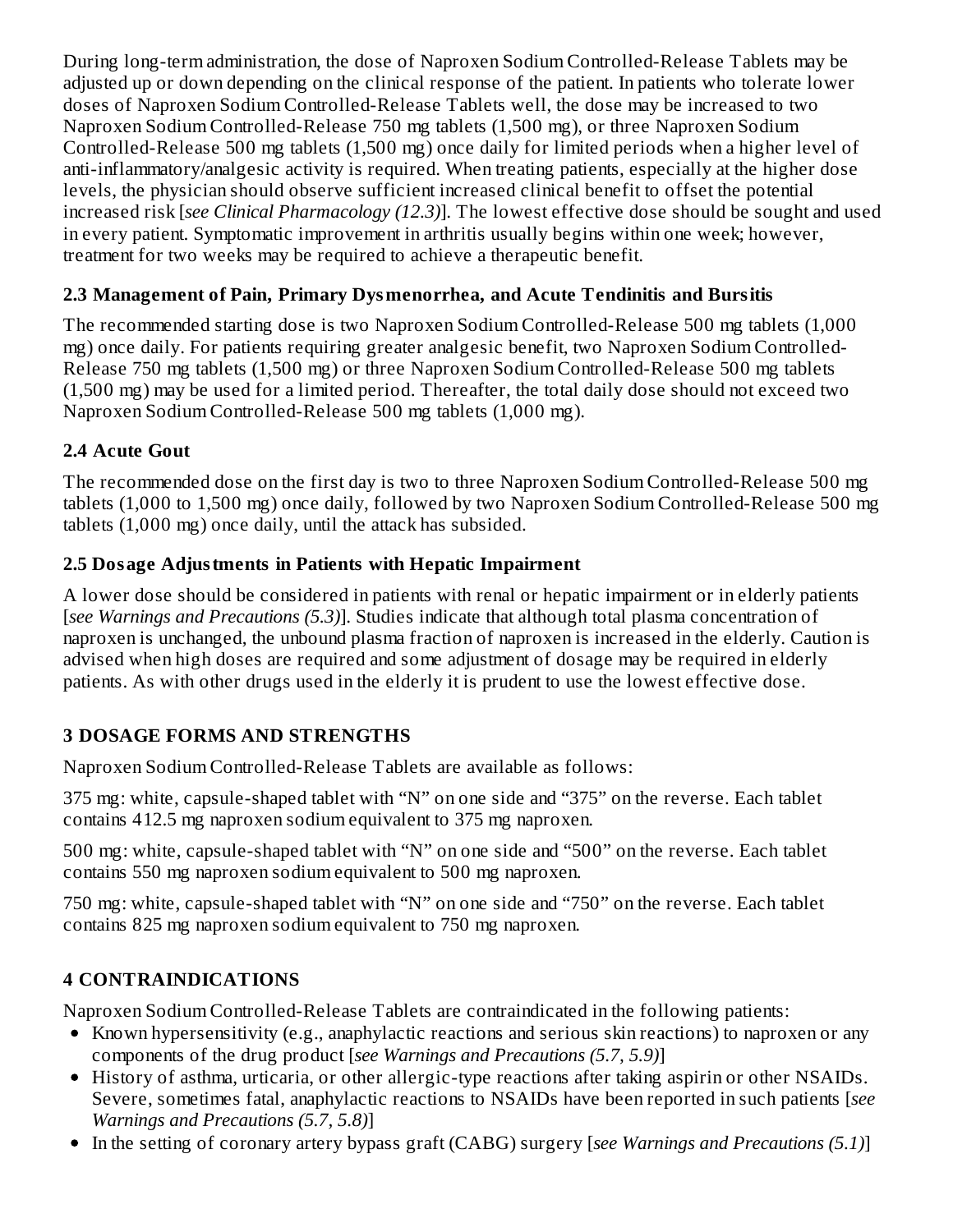## **5 WARNINGS AND PRECAUTIONS**

## **5.1 Cardiovas cular Thrombotic Events**

Clinical trials of several COX-2 selective and nonselective NSAIDs of up to three years duration have shown an increased risk of serious cardiovascular (CV) thrombotic events, including myocardial infarction (MI) and stroke, which can be fatal. Based on available data, it is unclear that the risk for CV thrombotic events is similar for all NSAIDs. The relative increase in serious CV thrombotic events over baseline conferred by NSAID use appears to be similar in those with and without known CV disease or risk factors for CV disease. However, patients with known CV disease or risk factors had a higher absolute incidence of excess serious CV thrombotic events, due to their increased baseline rate. Some observational studies found that this increased risk of serious CV thrombotic events began as early as the first weeks of treatment. The increase in CV thrombotic risk has been observed most consistently at higher doses.

To minimize the potential risk for an adverse CV event in NSAID-treated patients, use the lowest effective dose for the shortest duration possible. Physicians and patients should remain alert for the development of such events, throughout the entire treatment course, even in the absence of previous CV symptoms. Patients should be informed about the symptoms of serious CV events and the steps to take if they occur.

There is no consistent evidence that concurrent use of aspirin mitigates the increased risk of serious CV thrombotic events associated with NSAID use. The concurrent use of aspirin and an NSAID, such as naproxen, increases the risk of serious gastrointestinal (GI) events [*see Warnings and Precautions (5.2)*].

## Status Post Coronary Artery Bypass Graft (CABG) Surgery

Two large, controlled clinical trials of a COX-2 selective NSAID for the treatment of pain in the first 10–14 days following CABG surgery found an increased incidence of myocardial infarction and stroke. NSAIDs are contraindicated in the setting of CABG [*see Contraindications (4)*].

## Post-MI Patients

Observational studies conducted in the Danish National Registry have demonstrated that patients treated with NSAIDs in the post-MI period were at increased risk of reinfarction, CV-related death, and allcause mortality beginning in the first week of treatment. In this same cohort, the incidence of death in the first year post-MI was 20 per 100 person years in NSAID-treated patients compared to 12 per 100 person years in non-NSAID exposed patients. Although the absolute rate of death declined somewhat after the first year post-MI, the increased relative risk of death in NSAID users persisted over at least the next four years of follow-up.

Avoid the use of Naproxen Sodium Controlled-Release Tablets in patients with a recent MI unless the benefits are expected to outweigh the risk of recurrent CV thrombotic events. If Naproxen Sodium Controlled-Release Tablets are used in patients with a recent MI, monitor patients for signs of cardiac ischemia.

## **5.2 Gastrointestinal Bleeding, Ulceration, and Perforation**

NSAIDs, including naproxen, cause serious gastrointestinal (GI) adverse events including inflammation, bleeding, ulceration, and perforation of the esophagus, stomach, small intestine, or large intestine, which can be fatal. These serious adverse events can occur at any time, with or without warning symptoms, in patients treated with NSAIDs. Only one in five patients who develop a serious upper GI adverse event on NSAID therapy is symptomatic. Upper GI ulcers, gross bleeding, or perforation caused by NSAIDs occurred in approximately 1% of patients treated for 3 to 6 months, and in about 2% to 4% of patients treated for one year. However, even short-term NSAID therapy is not without risk.

## Risk Factors for GI Bleeding, Ulceration, and Perforation

Patients with a prior history of peptic ulcer disease and/or GI bleeding who used NSAIDs had a greater than 10-fold increased risk for developing a GI bleed compared to patients without these risk factors.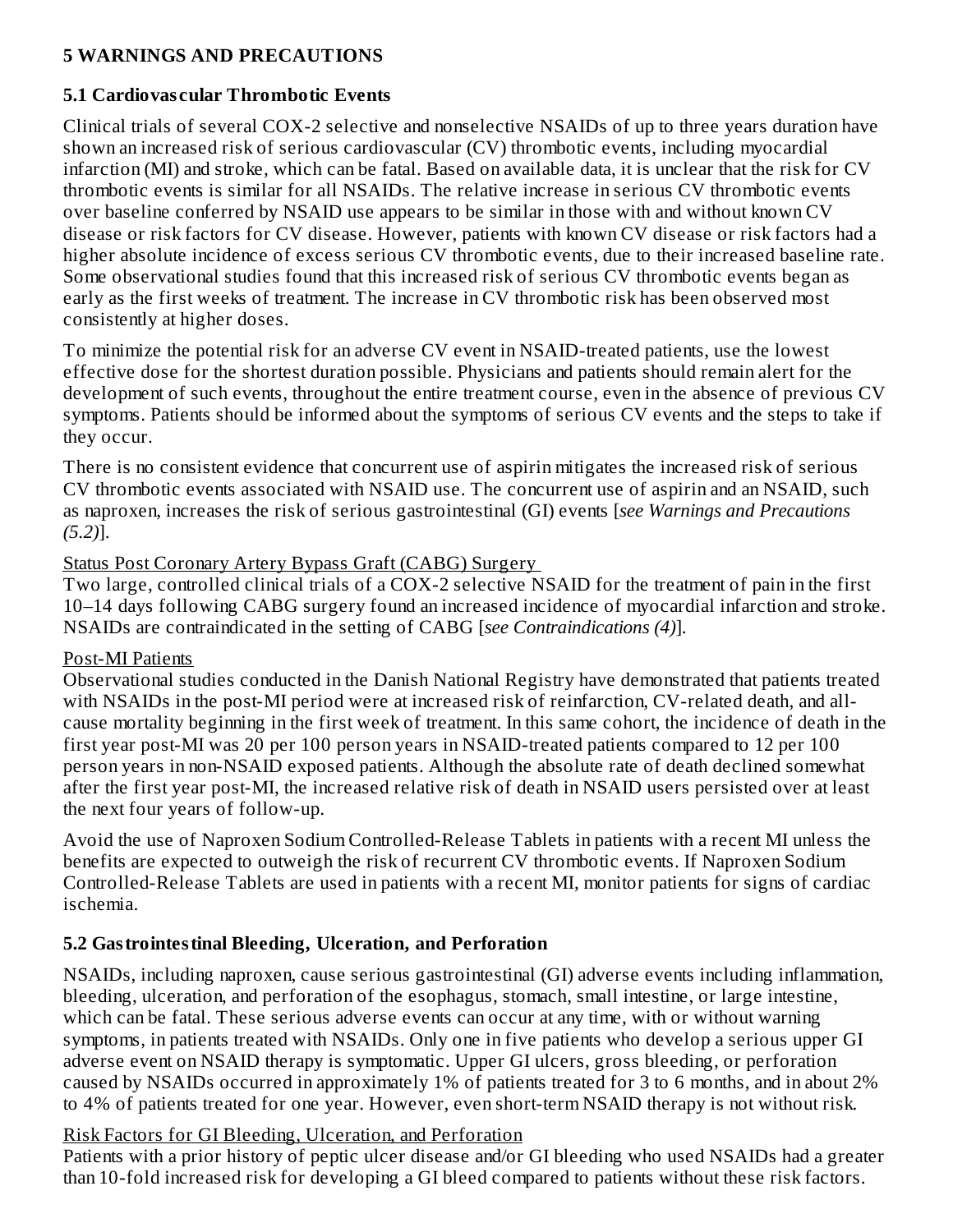Other factors that increase the risk of GI bleeding in patients treated with NSAIDs include longer duration of NSAID therapy; concomitant use of oral corticosteroids, aspirin, anticoagulants, or selective serotonin reuptake inhibitors (SSRIs); smoking; use of alcohol; older age; and poor general health status. Most postmarketing reports of fatal GI events occurred in elderly or debilitated patients. Additionally, patients with advanced liver disease and/or coagulopathy are at increased risk for GI bleeding.

Strategies to Minimize the GI Risks in NSAID-treated patients:

- Use the lowest effective dosage for the shortest possible duration.
- Avoid administration of more than one NSAID at a time.
- Avoid use in patients at higher risk unless benefits are expected to outweigh the increased risk of bleeding. For such patients, as well as those with active GI bleeding, consider alternate therapies other than NSAIDs.
- Remain alert for signs and symptoms of GI ulceration and bleeding during NSAID therapy.
- If a serious GI adverse event is suspected, promptly initiate evaluation and treatment, and discontinue Naproxen Sodium Controlled-Release Tablets until a serious GI adverse event is ruled out.
- In the setting of concomitant use of low-dose aspirin for cardiac prophylaxis, monitor patients more closely for evidence of GI bleeding [*see Drug Interactions (7)*].

## **5.3 Hepatotoxicity**

Elevations of ALT or AST (three or more times the upper limit of normal [ULN]) have been reported in approximately 1% of NSAID-treated patients in clinical trials. In addition, rare, sometimes fatal, cases of severe hepatic injury, including fulminant hepatitis, liver necrosis, and hepatic failure have been reported.

Elevations of ALT or AST (less than three times ULN) may occur in up to 15% of patients treated with NSAIDs including naproxen.

Inform patients of the warning signs and symptoms of hepatotoxicity (e.g., nausea, fatigue, lethargy, diarrhea, pruritus, jaundice, right upper quadrant tenderness, and "flu-like" symptoms). If clinical signs and symptoms consistent with liver disease develop, or if systemic manifestations occur (e.g., eosinophilia, rash, etc.), discontinue Naproxen Sodium Controlled-Release Tablets immediately, and perform a clinical evaluation of the patient.

## **5.4 Hypertension**

NSAIDs, including Naproxen Sodium Controlled-Release Tablets, can lead to new onset or worsening of pre-existing hypertension, either of which may contribute to the increased incidence of CV events. Patients taking angiotensin converting enzyme (ACE) inhibitors, thiazide diuretics, or loop diuretics may have impaired response to these therapies when taking NSAIDs [*see Drug Interactions (7)*].

Monitor blood pressure (BP) during the initiation of NSAID treatment and throughout the course of therapy.

## **5.5 Heart Failure and Edema**

The Coxib and traditional NSAID Trialists' Collaboration meta-analysis of randomized controlled trials demonstrated an approximately two-fold increase in hospitalizations for heart failure in COX-2 selective-treated patients and nonselective NSAID-treated patients compared to placebo-treated patients. In a Danish National Registry study of patients with heart failure, NSAID use increased the risk of MI, hospitalization for heart failure, and death.

Additionally, fluid retention and edema have been observed in some patients treated with NSAIDs. Use of naproxen may blunt the CV effects of several therapeutic agents used to treat these medical conditions (e.g., diuretics, ACE inhibitors, or angiotensin receptor blockers [ARBs]) [*see Drug Interactions (7)*].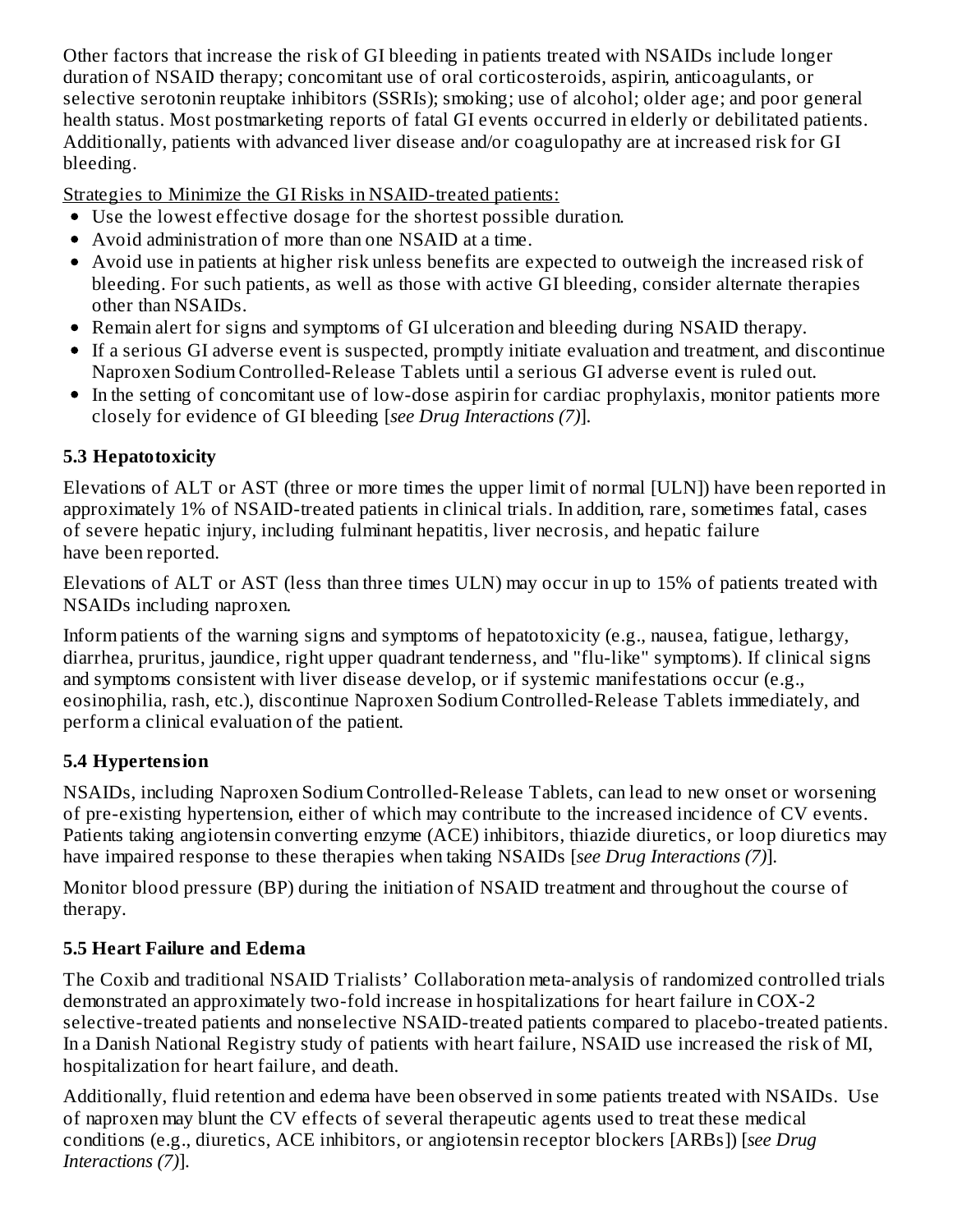Avoid the use of Naproxen Sodium Controlled-Release Tablets in patients with severe heart failure unless the benefits are expected to outweigh the risk of worsening heart failure. If Naproxen Sodium Controlled-Release Tablets are used in patients with severe heart failure, monitor patients for signs of worsening heart failure.

## **5.6 Renal Toxicity and Hyperkalemia**

## Renal Toxicity

Long-term administration of NSAIDs has resulted in renal papillary necrosis and other renal injury. Renal toxicity has also been seen in patients in whom renal prostaglandins have a compensatory role in the maintenance of renal perfusion. In these patients, administration of an NSAID may cause a dosedependent reduction in prostaglandin formation and, secondarily, in renal blood flow, which may precipitate overt renal decompensation. Patients at greatest risk of this reaction are those with impaired renal function, dehydration, hypovolemia, heart failure, liver dysfunction, those taking diuretics and ACE inhibitors or ARBs, and the elderly. Discontinuation of NSAID therapy is usually followed by recovery to the pretreatment state.

No information is available from controlled clinical studies regarding the use of Naproxen Sodium Controlled-Release Tablets in patients with advanced renal disease. The renal effects of Naproxen Sodium Controlled-Release Tablets may hasten the progression of renal dysfunction in patients with preexisting renal disease.

Correct volume status in dehydrated or hypovolemic patients prior to initiating Naproxen Sodium Controlled-Release Tablets. Monitor renal function in patients with renal or hepatic impairment, heart failure, dehydration, or hypovolemia during use of Naproxen Sodium Controlled-Release Tablets [*see Drug Interactions (7)*]. Avoid the use of Naproxen Sodium Controlled-Release Tablets in patients with advanced renal disease unless the benefits are expected to outweigh the risk of worsening renal function. If Naproxen Sodium Controlled-Release Tablets are used in patients with advanced renal disease, monitor patients for signs of worsening renal function.

## Hyperkalemia

Increases in serum potassium concentration, including hyperkalemia, have been reported with use of NSAIDs, even in some patients without renal impairment. In patients with normal renal function, these effects have been attributed to a hyporeninemic-hypoaldosteronism state.

## **5.7 Anaphylactic Reactions**

Naproxen has been associated with anaphylactic reactions in patients with and without known hypersensitivity to naproxen and in patients with aspirin-sensitive asthma [*see Contraindications (4) and Warnings and Precautions (5.8)*].

Seek emergency help if an anaphylactic reaction occurs.

# **5.8 Exacerbation of Asthma Related to Aspirin Sensitivity**

A subpopulation of patients with asthma may have aspirin-sensitive asthma which may include chronic rhinosinusitis complicated by nasal polyps; severe, potentially fatal bronchospasm; and/or intolerance to aspirin and other NSAIDs. Because cross-reactivity between aspirin and other NSAIDs has been reported in such aspirin-sensitive patients, Naproxen Sodium Controlled-Release Tablets are contraindicated in patients with this form of aspirin sensitivity [*see Contraindications (4)*]. When Naproxen Sodium Controlled-Release Tablets are used in patients with preexisting asthma (without known aspirin sensitivity), monitor patients for changes in the signs and symptoms of asthma.

## **5.9 Serious Skin Reactions**

NSAIDs, including naproxen can cause serious skin adverse reactions such as exfoliative dermatitis, Stevens-Johnson Syndrome (SJS), and toxic epidermal necrolysis (TEN), which can be fatal. These serious events may occur without warning. Inform patients about the signs and symptoms of serious skin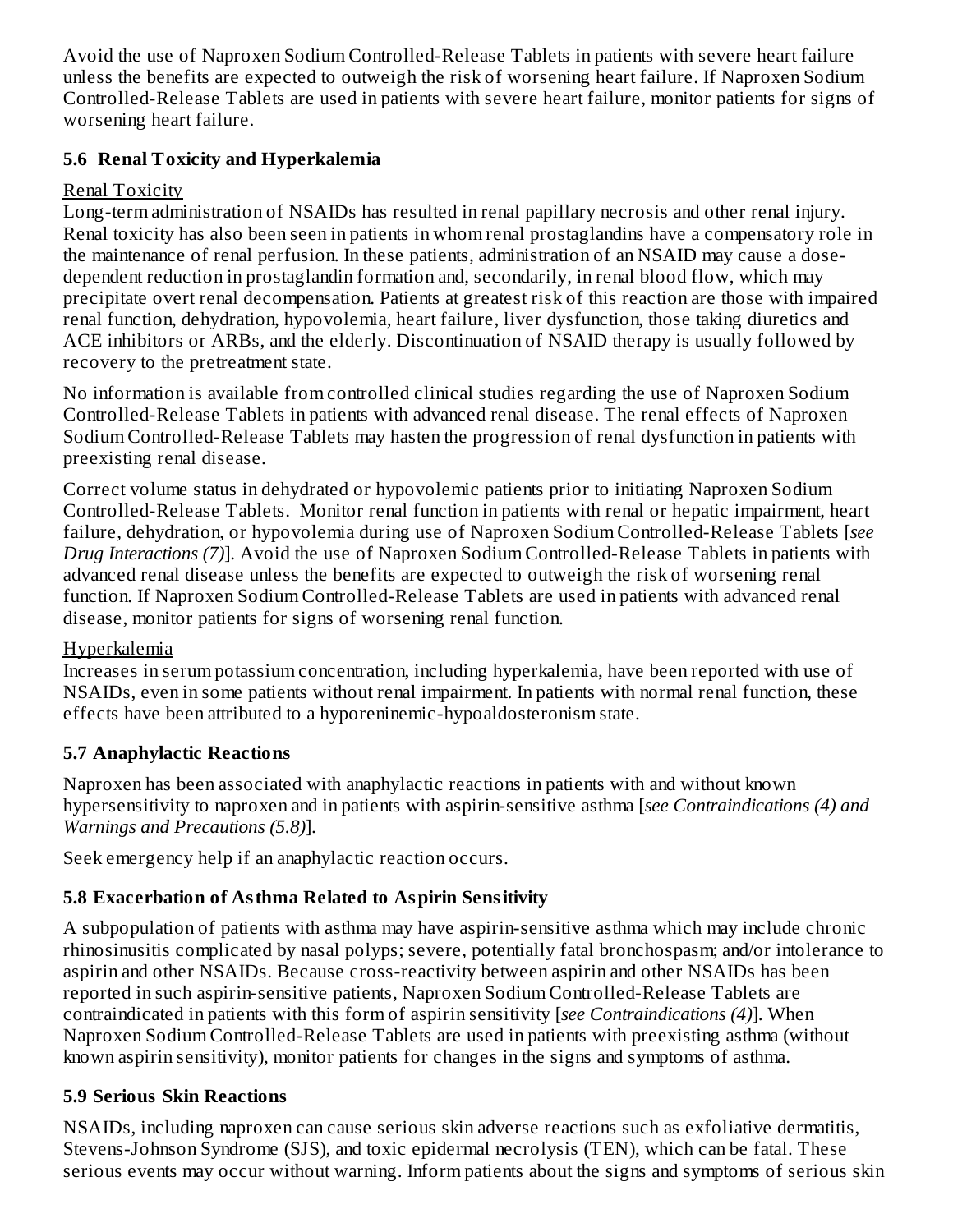reactions, and to discontinue the use of Naproxen Sodium Controlled-Release Tablets at the first appearance of skin rash or any other sign of hypersensitivity.

Naproxen sodium is contraindicated in patients with previous serious skin reactions to NSAIDs [*see Contraindications (4)*].

## **5.10 Premature Closure of Fetal Ductus Arteriosus**

Naproxen may cause premature closure of the fetal ductus arteriosus. Avoid use of NSAIDs, including Naproxen Sodium Controlled-Release Tablets, in pregnant women starting at 30 weeks of gestation (third trimester) [*see Use in Specific Populations (8.1)*].

## **5.11 Hematologic Toxicity**

Anemia has occurred in NSAID-treated patients. This may be due to occult or gross blood loss, fluid retention, or an incompletely described effect on erythropoiesis. If a patient treated with Naproxen Sodium Controlled-Release Tablets has any signs or symptoms of anemia, monitor hemoglobin or hematocrit.

NSAIDs, including Naproxen Sodium Controlled-Release Tablets, may increase the risk of bleeding events. Co-morbid conditions such as coagulation disorders, concomitant use of warfarin, other anticoagulants, antiplatelet agents (e.g., aspirin), serotonin reuptake inhibitors (SSRIs) and serotonin norepinephrine reuptake inhibitors (SNRIs) may increase this risk. Monitor these patients for signs of bleeding [*see Drug Interactions (7)*].

## **5.12 Masking of Inflammation and Fever**

The pharmacological activity of Naproxen Sodium Controlled-Release Tablets in reducing inflammation, and possibly fever, may diminish the utility of diagnostic signs in detecting infections.

## **5.13 Laboratory Monitoring**

Because serious GI bleeding, hepatotoxicity, and renal injury can occur without warning symptoms or signs, consider monitoring patients on long-term NSAID treatment with a CBC and a chemistry profile periodically [*see Warnings and Precautions (5.2, 5.3, 5.6)*].

## **6 ADVERSE REACTIONS**

The following adverse reactions are discussed in greater detail in other sections of the labeling:

- Cardiovascular Thrombotic Events [*see Warnings and Precautions (5.1)*]
- GI Bleeding, Ulceration and Perforation [*see Warnings and Precautions (5.2)*]
- Hepatotoxicity [*see Warnings and Precautions (5.3)*]
- Hypertension [*see Warnings and Precautions (5.4)*]
- Heart Failure and Edema [*see Warnings and Precautions (5.5)*]
- Renal Toxicity and Hyperkalemia [*see Warnings and Precautions (5.6)*]
- Anaphylactic Reactions [*see Warnings and Precautions (5.7)*]
- Serious Skin Reactions [*see Warnings and Precautions (5.9)*]
- Hematologic Toxicity [*see Warnings and Precautions (5.11)*]

## **6.1 Clinical Trials Experience**

Because clinical trials are conducted under widely varying conditions, adverse reaction rates observed in the clinical trials of a drug cannot be directly compared to rates in the clinical trials of another drug and may not reflect the rates observed in practice.

As with all drugs in this class, the frequency and severity of adverse events depends on several factors: the dose of the drug and duration of treatment; the age, the sex, physical condition of the patient; any concurrent medical diagnoses or individual risk factors. The following adverse reactions are divided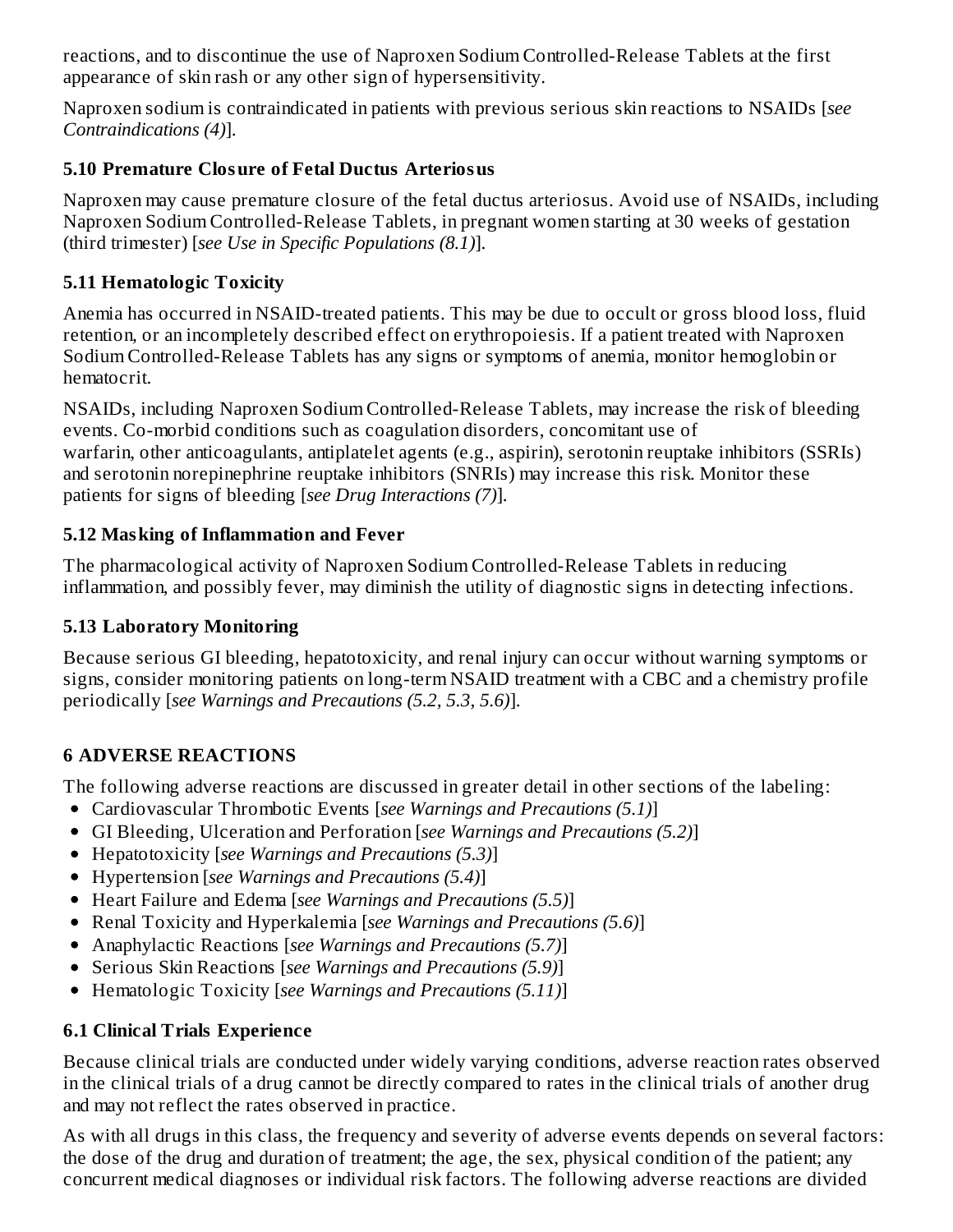concurrent medical diagnoses or individual risk factors. The following adverse reactions are divided into three parts based on frequency and whether or not the possibility exists of a causal relationship between drug usage and these adverse events. In those reactions listed as "Probable Causal Relationship" there is at least one case for each adverse reaction where there is evidence to suggest that there is a causal relationship between drug usage and the reported event. The adverse reactions reported were based on the results from two double-blind controlled clinical trials of three months duration with an additional nine month open-label extension. A total of 542 patients received Naproxen Sodium Controlled-Release Tablets either in the double-blind period or in the nine month open-label extension. Of these 542 patients, 232 received Naproxen Sodium Controlled-Release Tablets, 167 were initially treated with Naprosyn $^{\circledR}$  and 143 were initially treated with placebo. Adverse reactions reported by patients who received Naproxen Sodium Controlled-Release Tablets are shown by body system. Those adverse reactions observed with naproxen but not reported in controlled trials with Naproxen Sodium Controlled-Release Tablets are *italicized*.

The most frequent adverse events from the double-blind and open-label clinical trials were headache (15%), followed by dyspepsia (14%), and flu syndrome (10%). The incidence of other adverse events occurring in 3% to 9% of the patients are marked with an asterisk.

Those reactions occurring in less than 3% of the patients are unmarked.

## **Incidence greater than 1% (probable causal relationship)**

Body as a Whole—Pain (back)\*, pain\*, infection\*, fever, injury (accident), asthenia, pain chest, headache (15%), flu syndrome (10%).

Gastrointestinal—Nausea\*, diarrhea\*, constipation\*, abdominal pain\*, flatulence, gastritis, vomiting, dysphagia, dyspepsia (14%), *heartburn\**, *stomatitis*.

Hematologic—Anemia, ecchymosis.

Respiratory—Pharyngitis\*, rhinitis\*, sinusitis\*, bronchitis, cough increased.

Renal—Urinary tract infection\*, cystitis.

Dermatologic—Skin rash\*, *skin eruptions\**, *ecchymoses\**, *purpura*.

Metabolic and Nutrition—Peripheral edema, hyperglycemia.

Central Nervous System—Dizziness, paresthesia, insomnia, *drowsiness\**, *lightheadedness*.

Cardiovascular—Hypertension, *edema\**, *dyspnea\**, *palpitations*.

Musculoskeletal—Cramps (leg), myalgia, arthralgia, joint disorder, tendon disorder.

Special Senses—*Tinnitus\**, *hearing disturbances*, *visual disturbances*.

General—*Thirst*.

## **Incidence less than 1% (probable causal relationship)**

Body as a Whole—Abscess, monilia, neck rigid, pain neck, abdomen enlarged, carcinoma, cellulitis, edema general, LE syndrome, malaise, mucous membrane disorder, allergic reaction, pain pelvic.

Gastrointestinal—Anorexia, cholecystitis, cholelithiasis, eructation, GI hemorrhage, rectal hemorrhage, stomatitis aphthous, stomatitis ulcer, ulcer mouth, ulcer stomach, periodontal abscess, cardiospasm, colitis, esophagitis, gastroenteritis, GI disorder, rectal disorder, tooth disorder, hepatosplenomegaly, liver function abnormality, melena, ulcer esophagus, *hematemesis*, *jaundice*, *pancreatitis*, *necrosis*.

Renal—Dysmenorrhea, dysuria, kidney function abnormality, nocturia, prostate disorder, pyelonephritis, carcinoma breast, urinary incontinence, kidney calculus, kidney failure, menorrhagia, metrorrhagia, neoplasm breast, nephrosclerosis, hematuria, pain kidney, pyuria, urine abnormal, urinary frequency, urinary retention, uterine spasm, vaginitis, *glomerular nephritis*, *hyperkalemia*, *interstitial nephritis*, *nephrotic syndrome*, *renal disease*, *renal failure*, *renal papillary necrosis*.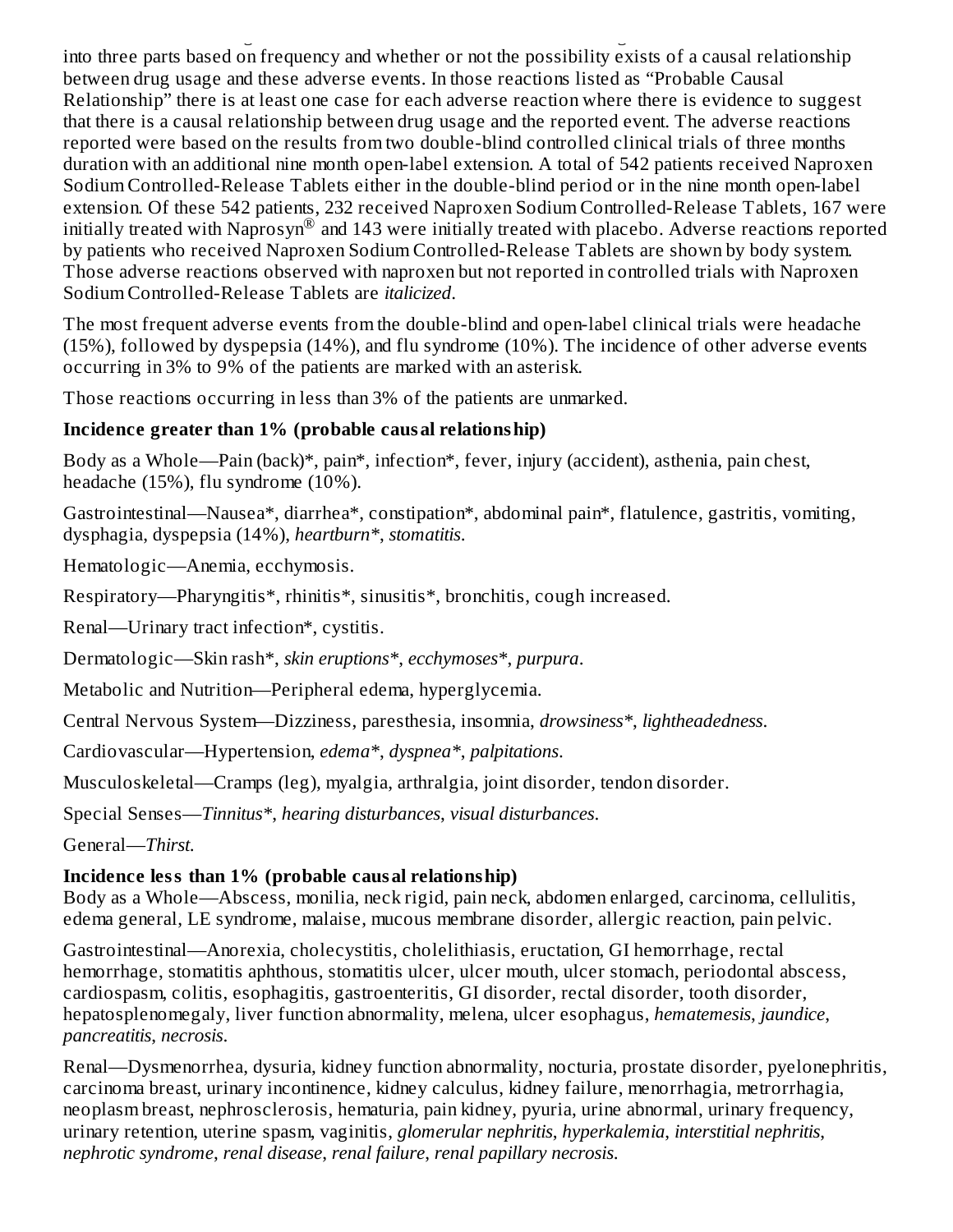Hematologic—Leukopenia, bleeding time increased, eosinophilia, abnormal RBC, abnormal WBC, thrombocytopenia, *agranulocytosis*, *granulocytopenia*.

Central Nervous System—Depression, anxiety, hypertonia, nervousness, neuralgia, neuritis, vertigo, amnesia, confusion, co-ordination, abnormal diplopia, emotional lability, hematoma subdural, paralysis, *dream abnormalities*, *inability to concentrate*, *muscle weakness*.

Dermatologic: Angiodermatitis, herpes simplex, dry skin, sweating, ulcer skin, acne, alopecia, dermatitis contact, eczema, herpes zoster, nail disorder, skin necrosis, subcutaneous nodule, pruritus, urticaria, neoplasm skin, *photosensitive dermatitis*, *photosensitivity reactions resembling porphyria cutaneous tarda*, *epidermolysis bullosa*.

Special Senses—Amblyopia, scleritis, cataract, conjunctivitis, deaf, ear disorder, keratoconjunctivitis, lacrimation disorder, otitis media, pain eye.

Cardiovascular—Angina pectoris, coronary artery disease, myocardial infarction, deep thrombophlebitis, vasodilation, vascular anomaly, arrhythmia, bundle branch block, abnormal ECG, heart failure right, hemorrhage, migraine, aortic stenosis, syncope, tachycardia, *congestive heart failure*.

Respiratory—Asthma, dyspnea, lung edema, laryngitis, lung disorder, epistaxis, pneumonia, respiratory distress, respiratory disorder, *eosinophilic pneumonitis*.

Musculoskeletal—Myasthenia, bone disorder, spontaneous bone fracture, fibrotendinitis, bone pain, ptosis, spasm general, bursitis.

Metabolic and Nutrition—Creatinine increase, glucosuria, hypercholesteremia, albuminuria, alkalosis, BUN increased, dehydration, edema, glucose tolerance decrease, hyperuricemia, hypokalemia, SGOT increase, SGPT increase, weight decrease.

General—*Anaphylactoid reactions*, *angioneurotic edema*, *menstrual disorders*, *hypoglycemia*, *pyrexia (chills and fevers)*.

## **Incidence less than 1% (causal relationship unknown)**

Other adverse reactions listed in the naproxen package label, but not reported by those who received Naproxen Sodium Controlled-Release Tablets are shown in italics. These observations are being listed as alerting information to the physician.

Hematologic—*Aplastic anemia*, *hemolytic anemia*.

Central Nervous System—*Aseptic meningitis*, *cognitive dysfunction*.

Dermatologic—*Epidermal necrolysis*, *erythema multiforme*, *Stevens-Johnson syndrome*.

Gastrointestinal—*Non-peptic GI ulceration*, *ulcerative stomatitis*.

Cardiovascular—*Vasculitis*.

## **7 DRUG INTERACTIONS**

See Table 1 for clinically significant drug interactions with naproxen.

## **Table 1: Clinically Significant Drug Interactions with Naproxen**

| Drugs That Interfere with Hemostasis |  |                                                                                                                                                                                                                                                                                                                                                                                                                                                                                                                              |  |  |  |  |  |
|--------------------------------------|--|------------------------------------------------------------------------------------------------------------------------------------------------------------------------------------------------------------------------------------------------------------------------------------------------------------------------------------------------------------------------------------------------------------------------------------------------------------------------------------------------------------------------------|--|--|--|--|--|
| <b>Clinical</b><br>Impact:           |  | Naproxen and anticoagulants such as warfarin have a synergistic effect on bleeding.<br>The concomitant use of naproxen and anticoagulants have an increased risk of serious<br>bleeding compared to the use of either drug alone.<br>• Serotonin release by platelets plays an important role in hemostasis. Case-control and<br>cohort epidemiological studies showed that concomitant use of drugs that interfere<br>with serotonin reuptake and an NSAID may potentiate the risk of bleeding more than an<br>NSAID alone. |  |  |  |  |  |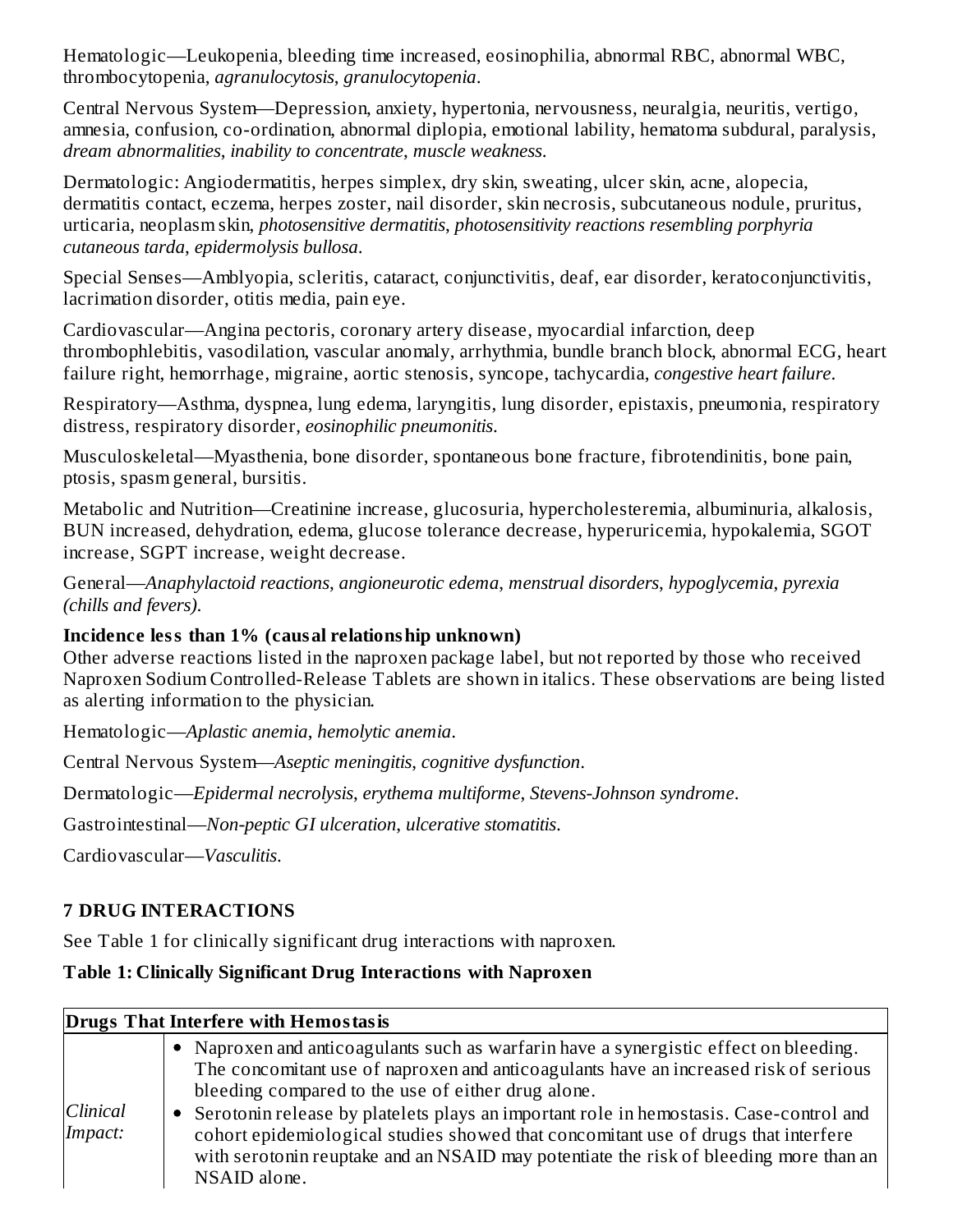| Intervention:       | Monitor patients with concomitant use of naproxen sodium with anticoagulants (e.g.,<br>warfarin), antiplatelet agents (e.g., aspirin), selective serotonin reuptake inhibitors (SSRIs),<br>and serotonin norepinephrine reuptake inhibitors (SNRIs) for signs of bleeding [see<br>Warnings and Precautions (5.11)].                                                                                                                                                                                                                                                                                                                                                                                                                      |
|---------------------|------------------------------------------------------------------------------------------------------------------------------------------------------------------------------------------------------------------------------------------------------------------------------------------------------------------------------------------------------------------------------------------------------------------------------------------------------------------------------------------------------------------------------------------------------------------------------------------------------------------------------------------------------------------------------------------------------------------------------------------|
| <b>Aspirin</b>      |                                                                                                                                                                                                                                                                                                                                                                                                                                                                                                                                                                                                                                                                                                                                          |
| Clinical<br>Impact: | A pharmacodynamic (PD) study has demonstrated an interaction in which lower dose<br>naproxen (220 mg/day or 220 mg twice daily) interfered with the antiplatelet effect of low-<br>dose immediate-release aspirin, with the interaction most marked during the washout period<br>of naproxen [see Clinical Pharmacology (12.2)]. There is reason to expect that the<br>interaction would be present with prescription doses of naproxen or with enteric-coated<br>low-dose aspirin; however, the peak interference with aspirin function may be later than<br>observed in the PD study due to the longer washout period.                                                                                                                 |
|                     | Controlled clinical studies showed that the concomitant use of NSAIDs and analgesic<br>doses of aspirin does not produce any greater therapeutic effect than the use of NSAIDs<br>alone. In a clinical study, the concomitant use of an NSAID and aspirin was associated with<br>a significantly increased incidence of GI adverse reactions as compared to use of the<br>NSAID alone [see Warnings and Precautions (5.2)].                                                                                                                                                                                                                                                                                                              |
| Intervention.       | Because there may be an increased risk of cardiovascular events following discontinuation<br>of naproxen due to the interference with the antiplatelet effect of aspirin during the<br>washout period, for patients taking low-dose aspirin for cardio protection who require<br>intermittent analgesics, consider use of an NSAID that does not interfere with the<br>antiplatelet effect of aspirin, or non-NSAID analgesics where appropriate.<br>Concomitant use of naproxen sodium and analgesic doses of aspirin is not generally<br>recommended because of the increased risk of bleeding [see Warnings and Precautions<br>$(5.11)$ ].<br>Naproxen sodium is not a substitute for low dose aspirin for cardiovascular protection. |
|                     | ACE Inhibitors, Angiotensin Receptor Blockers, and Beta-Blockers                                                                                                                                                                                                                                                                                                                                                                                                                                                                                                                                                                                                                                                                         |
| Clinical<br>Impact: | • NSAIDs may diminish the antihypertensive effect of angiotensin converting enzyme<br>(ACE) inhibitors, angiotensin receptor blockers (ARBs), or beta-blockers (including<br>propranolol).<br>In patients who are elderly, volume-depleted (including those on diuretic therapy), or<br>٠<br>have renal impairment, co-administration of an NSAID with ACE inhibitors or ARBs<br>may result in deterioration of renal function, including possible acute renal failure.<br>These effects are usually reversible.                                                                                                                                                                                                                         |
| Intervention:       | During concomitant use of naproxen sodium and ACE-inhibitors, ARBs, or beta-<br>$\bullet$<br>blockers, monitor blood pressure to ensure that the desired blood pressure is obtained.<br>During concomitant use of naproxen sodium and ACE-inhibitors or ARBs in patients<br>$\bullet$<br>who are elderly, volume-depleted, or have impaired renal function, monitor for signs<br>of worsening renal function [see Warnings and Precautions (5.6)].<br>When these drugs are administered concomitantly, patients should be adequately<br>$\bullet$<br>hydrated. Assess renal function at the beginning of the concomitant treatment and<br>periodically thereafter.                                                                       |
| <b>Diuretics</b>    |                                                                                                                                                                                                                                                                                                                                                                                                                                                                                                                                                                                                                                                                                                                                          |
| Clinical<br>Impact: | Clinical studies, as well as post-marketing observations, showed that NSAIDs reduced the<br>natriuretic effect of loop diuretics (e.g., furosemide) and thiazide diuretics in some<br>patients. This effect has been attributed to the NSAID inhibition of renal prostaglandin                                                                                                                                                                                                                                                                                                                                                                                                                                                           |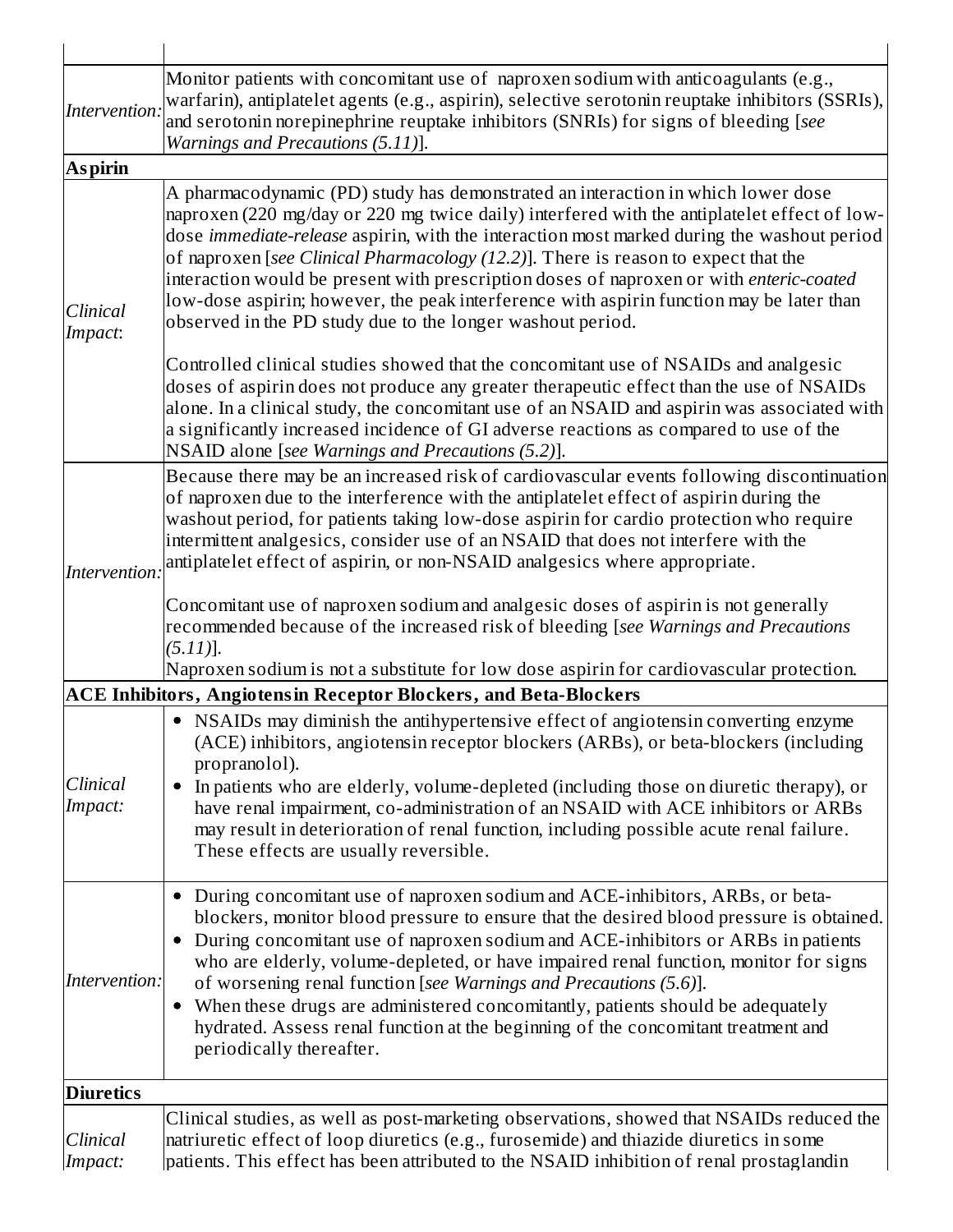|                     | synthesis.                                                                                                                                                                                                                                                                                                                                                                                                                                                                                                                                                                                                                                                                                                                     |
|---------------------|--------------------------------------------------------------------------------------------------------------------------------------------------------------------------------------------------------------------------------------------------------------------------------------------------------------------------------------------------------------------------------------------------------------------------------------------------------------------------------------------------------------------------------------------------------------------------------------------------------------------------------------------------------------------------------------------------------------------------------|
|                     | During concomitant use of naproxen sodium with diuretics, observe patients for signs of<br>Intervention: worsening renal function, in addition to assuring diuretic efficacy including                                                                                                                                                                                                                                                                                                                                                                                                                                                                                                                                         |
|                     | antihypertensive effects [see Warnings and Precautions (5.6)].                                                                                                                                                                                                                                                                                                                                                                                                                                                                                                                                                                                                                                                                 |
| <b>Digoxin</b>      |                                                                                                                                                                                                                                                                                                                                                                                                                                                                                                                                                                                                                                                                                                                                |
| Clinical<br>Impact: | The concomitant use of naproxen with digoxin has been reported to increase the serum<br>concentration and prolong the half-life of digoxin.                                                                                                                                                                                                                                                                                                                                                                                                                                                                                                                                                                                    |
|                     | Intervention: During concomitant use of naproxen sodium and digoxin, monitor serum digoxin levels.                                                                                                                                                                                                                                                                                                                                                                                                                                                                                                                                                                                                                             |
| Lithium             |                                                                                                                                                                                                                                                                                                                                                                                                                                                                                                                                                                                                                                                                                                                                |
| Clinical<br>Impact: | NSAIDs have produced elevations in plasma lithium levels and reductions in renal lithium<br>clearance. The mean minimum lithium concentration increased 15%, and the renal clearance<br>decreased by approximately 20%. This effect has been attributed to NSAID inhibition of<br>renal prostaglandin synthesis.                                                                                                                                                                                                                                                                                                                                                                                                               |
| Intervention:       | During concomitant use of naproxen sodium and lithium, monitor patients for signs of<br>lithium toxicity.                                                                                                                                                                                                                                                                                                                                                                                                                                                                                                                                                                                                                      |
| <b>Methotrexate</b> |                                                                                                                                                                                                                                                                                                                                                                                                                                                                                                                                                                                                                                                                                                                                |
| Clinical<br>Impact: | Concomitant use of NSAIDs and methotrexate may increase the risk for methotrexate<br>toxicity (e.g., neutropenia, thrombocytopenia, renal dysfunction).                                                                                                                                                                                                                                                                                                                                                                                                                                                                                                                                                                        |
| Intervention:       | During concomitant use of naproxen sodium and methotrexate, monitor patients for<br>methotrexate toxicity.                                                                                                                                                                                                                                                                                                                                                                                                                                                                                                                                                                                                                     |
| Cyclosporine        |                                                                                                                                                                                                                                                                                                                                                                                                                                                                                                                                                                                                                                                                                                                                |
| Clinical<br>Impact: | Concomitant use of naproxen sodium and cyclosporine may increase cyclosporine's<br>nephrotoxicity.                                                                                                                                                                                                                                                                                                                                                                                                                                                                                                                                                                                                                             |
| Intervention:       | During concomitant use of naproxen sodium and cyclosporine, monitor patients for signs<br>of worsening renal function.                                                                                                                                                                                                                                                                                                                                                                                                                                                                                                                                                                                                         |
|                     | <b>NSAIDs and Salicylates</b>                                                                                                                                                                                                                                                                                                                                                                                                                                                                                                                                                                                                                                                                                                  |
| Clinical<br>Impact: | Concomitant use of naproxen with other NSAIDs or salicylates (e.g., diflunisal, salsalate)<br>increases the risk of GI toxicity, with little or no increase in efficacy [see Warnings and<br>Precautions (5.2)].                                                                                                                                                                                                                                                                                                                                                                                                                                                                                                               |
|                     | Intervention: The concomitant use of naproxen with other NSAIDs or salicylates is not recommended.                                                                                                                                                                                                                                                                                                                                                                                                                                                                                                                                                                                                                             |
| Pemetrexed          |                                                                                                                                                                                                                                                                                                                                                                                                                                                                                                                                                                                                                                                                                                                                |
| Clinical<br>Impact: | Concomitant use of naproxen sodium and pemetrexed may increase the risk of pemetrexed-<br>associated myelosuppression, renal, and GI toxicity (see the pemetrexed prescribing<br>information).                                                                                                                                                                                                                                                                                                                                                                                                                                                                                                                                 |
| Intervention:       | During concomitant use of naproxen sodium and pemetrexed, in patients with renal<br>impairment whose creatinine clearance ranges from 45 to 79 mL/min, monitor for<br>myelosuppression, renal and GI toxicity.<br>NSAIDs with short elimination half-lives (e.g., diclofenac, indomethacin) should be<br>avoided for a period of two days before, the day of, and two days following administration<br>of pemetrexed.<br>In the absence of data regarding potential interaction between pemetrexed and NSAIDs<br>with longer half-lives (e.g., meloxicam, nabumetone), patients taking these NSAIDs should<br>interrupt dosing for at least five days before, the day of, and two days following<br>pemetrexed administration. |
|                     | <b>Antacids and Sucralfate</b>                                                                                                                                                                                                                                                                                                                                                                                                                                                                                                                                                                                                                                                                                                 |
| Clinical<br>Impact: | Concomitant administration of some antacids (magnesium oxide or aluminum hydroxide)<br>and sucralfate can delay the absorption of naproxen.                                                                                                                                                                                                                                                                                                                                                                                                                                                                                                                                                                                    |
| Intervention:       | Concomitant administration of antacids such as magnesium oxide or aluminum hydroxide,<br>and sucralfate with naproxen sodium is not recommended.                                                                                                                                                                                                                                                                                                                                                                                                                                                                                                                                                                               |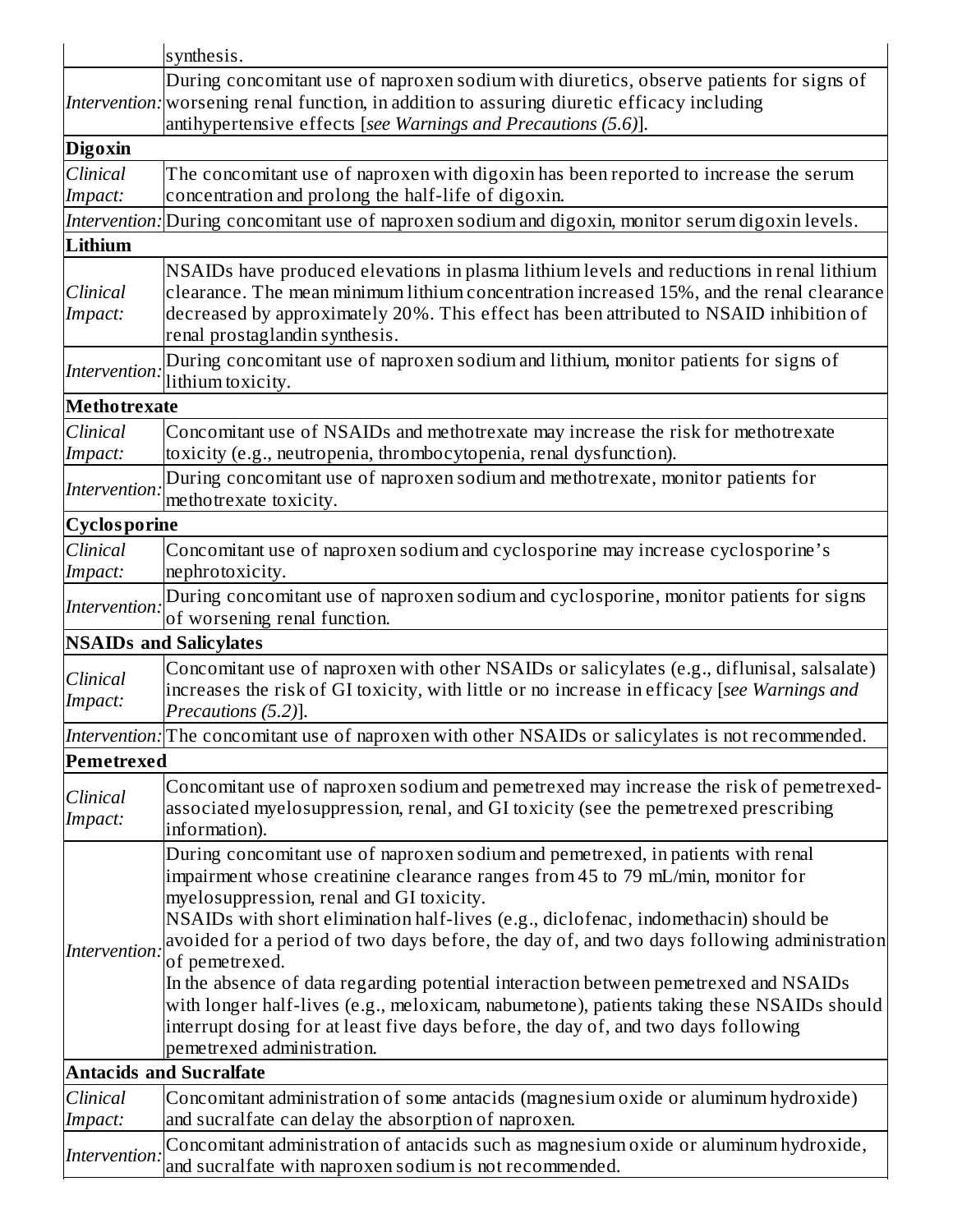## **Cholestyramine**

| <b>Clinical</b><br>Impact: | Concomitant administration of cholestyramine can delay the absorption of naproxen.                                                                                                                                                |
|----------------------------|-----------------------------------------------------------------------------------------------------------------------------------------------------------------------------------------------------------------------------------|
|                            | Intervention: Concomitant administration of cholestyramine with naproxen sodium is not recommended.                                                                                                                               |
| Probenecid                 |                                                                                                                                                                                                                                   |
| Clinical<br>Impact:        | Probenecid given concurrently increases naproxen anion plasma levels and extends its<br>plasma half-life significantly.                                                                                                           |
|                            | Intervention: Patients simultaneously receiving naproxen sodium and probenecid should be observed for<br>adjustment of dose if required.                                                                                          |
|                            | Other albumin-bound drugs                                                                                                                                                                                                         |
| <b>Clinical</b><br>Impact: | Naproxen is highly bound to plasma albumin; it thus has a theoretical potential for<br>interaction with other albumin-bound drugs such as coumarin-type anticoagulants,<br>sulphonylureas, hydantoins, other NSAIDs, and aspirin. |
| Intervention:              | Patients simultaneously receiving naproxen sodium and a hydantoin, sulphonamide or<br>sulphonylurea should be observed for adjustment of dose if required.                                                                        |

#### **Drug/Laboratory Test Interactions**

| <b>Bleeding times</b> |                                                                                                                                                                                                                     |
|-----------------------|---------------------------------------------------------------------------------------------------------------------------------------------------------------------------------------------------------------------|
| Clinical<br>Impact:   | Naproxen may decrease platelet aggregation and prolong bleeding time.                                                                                                                                               |
|                       | Intervention: This effect should be kept in mind when bleeding times are determined.                                                                                                                                |
| Porter-Silber test    |                                                                                                                                                                                                                     |
| Clinical<br>Impact:   | The administration of naproxen may result in increased urinary values for 17-ketogenic<br>steroids because of an interaction between the drug and/or its metabolites with m-di-<br>nitrobenzene used in this assay. |
|                       | Although 17-hydroxy-corticosteroid measurements (Porter-Silber test) do not appear to be<br>artifactually altered, it is suggested that therapy with naproxen sodium be temporarily<br>is to be used.               |
|                       | Urinary assays of 5-hydroxy indoleacetic acid (5HIAA)                                                                                                                                                               |
| Clinical<br>Impact:   | Naproxen may interfere with some urinary assays of 5-hydroxy indoleacetic acid<br>(5HIAA).                                                                                                                          |
| Intervention:         | This effect should be kept in mind when urinary 5-hydroxy indoleacetic acid are<br>determined.                                                                                                                      |

## **8 USE IN SPECIFIC POPULATIONS**

#### **8.1 Pregnancy**

#### Risk Summary

Use of NSAIDs, including naproxen sodium, during the third trimester of pregnancy increases the risk of premature closure of the fetal ductus arteriosus. Avoid use of NSAIDs, including naproxen sodium, in pregnant women starting at 30 weeks of gestation (third trimester).

There are no adequate and well-controlled studies of naproxen sodium in pregnant women.

Data from observational studies regarding potential embryofetal risks of NSAID use in women in the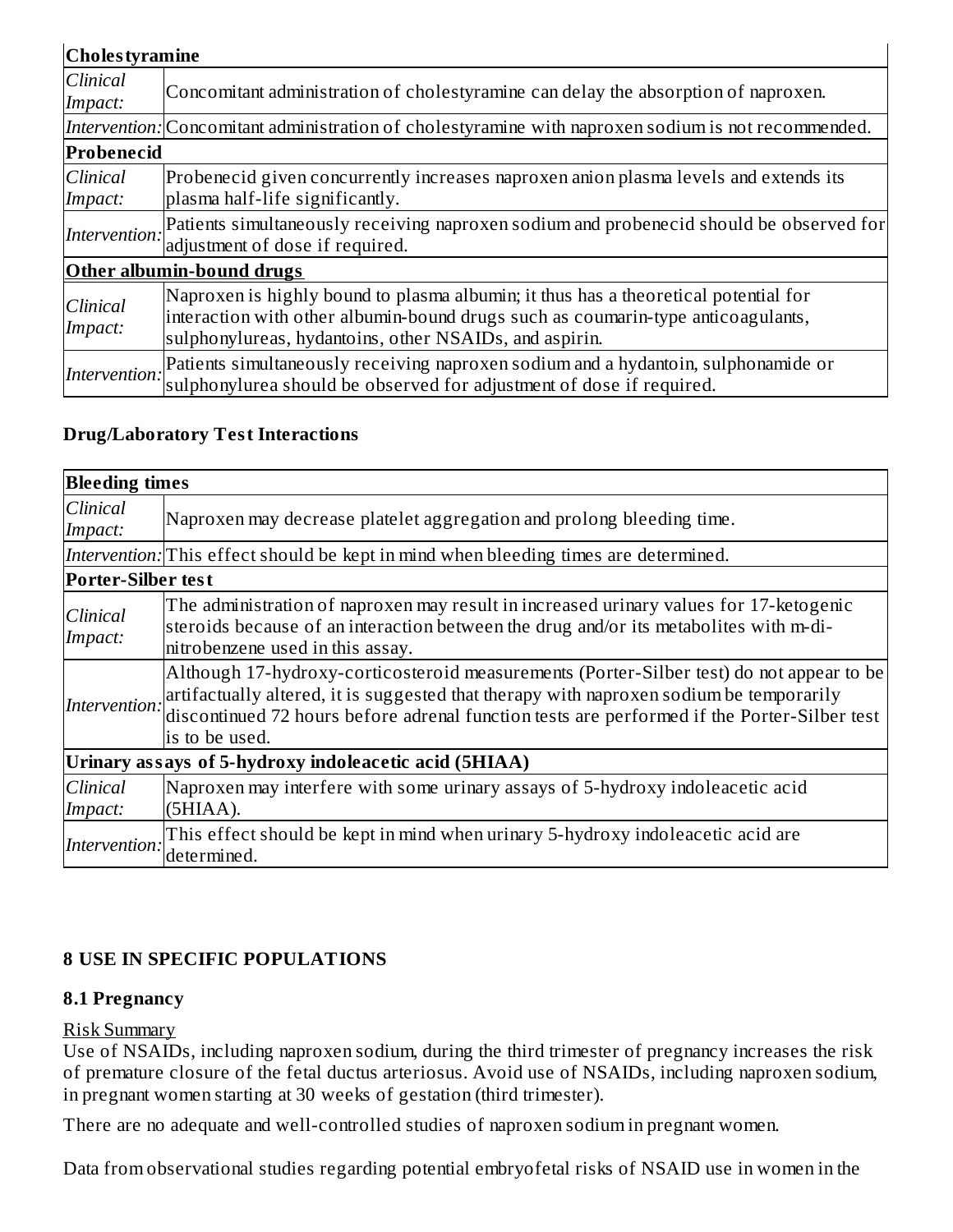first or second trimesters of pregnancy are inconclusive. In the general U.S. population, all clinically recognized pregnancies, regardless of drug exposure, have a background rate of 2 to 4% for major malformations, and 15 to 20% for pregnancy loss. In animal reproduction studies in rats, rabbit, and mice no evidence of teratogenicity or fetal harm when naproxen was administered during the period of organogenesis at doses 0.13, 0.26, and 0.6 times the maximum recommended human daily dose of 1,500 mg/day, respectively. Based on animal data, prostaglandins have been shown to have an important role in endometrial vascular permeability, blastocyst implantation, and decidualization. In animal studies, administration of prostaglandin synthesis inhibitors such as naproxen sodium resulted in increased preand post-implantation loss.

#### Clinical Considerations

#### *Labor or Delivery*

There are no studies on the effects of naproxen sodium during labor or delivery. In animal studies, NSAIDS, including naproxen sodium, inhibit prostaglandin synthesis, cause delayed parturition, increase incidence of dystocia and increase the incidence of stillbirth.

## Data

## *Human Data*

There is some evidence to suggest that when inhibitors of prostaglandin synthesis are used to delay preterm labor, there is an increased risk of neonatal complications such as necrotizing enterocolitis, patent ductus arteriosus, and intracranial hemorrhage. Naproxen treatment given in late pregnancy to delay parturition has been associated with persistent pulmonary hypertension, renal dysfunction, and abnormal prostaglandin E levels in preterm infants. Because of the known effect of drugs of this class on the human fetal cardiovascular system (closure of the ductus arteriosus), use during third trimester should be avoided.

## *Animal data*

Reproduction studies have been performed in rats at 20 mg/kg/day (0.13 times the maximum recommended human daily dose of 1,500 mg/day based on body surface area comparison) rabbits at 20 mg/kg/day (0.26 times the maximum recommended human daily dose, based on body surface area comparison), and mice at 170 mg/kg/day (0.6 times the maximum recommended human daily dose based on body surface area comparison) with no evidence of impaired fertility or harm to the fetus due to the drug. Based on animal data, prostaglandins have been shown to have an important role in endometrial vascular permeability, blastocyst implantation, and decidualization. In animal studies, administration of prostaglandin synthesis inhibitors such as naproxen sodium resulted in increased pre- and postimplantation loss.

## **8.2 Lactation**

## Risk Summary

The naproxen anion has been found in the milk of lactating women at a concentration of approximately 1% of that found in the plasma. The developmental and health benefits of breastfeeding should be considered along with the mother's clinical need for naproxen sodium and any potential adverse effects on the breastfed infant from the naproxen sodium or from the underlying maternal condition.

## **8.3 Females and Males of Reproductive Potential**

## **Infertility**

## *Females*

Based on the mechanism of action, the use of prostaglandin-mediated NSAIDs, including naproxen sodium, may delay or prevent rupture of ovarian follicles, which has been associated with reversible infertility in some women. Published animal studies have shown that administration of prostaglandin synthesis inhibitors has the potential to disrupt prostaglandin-mediated follicular rupture required for ovulation. Small studies in women treated with NSAIDs have also shown a reversible delay in ovulation. Consider withdrawal of NSAIDs, including naproxen sodium, in women who have difficulties conceiving or who are undergoing investigation of infertility.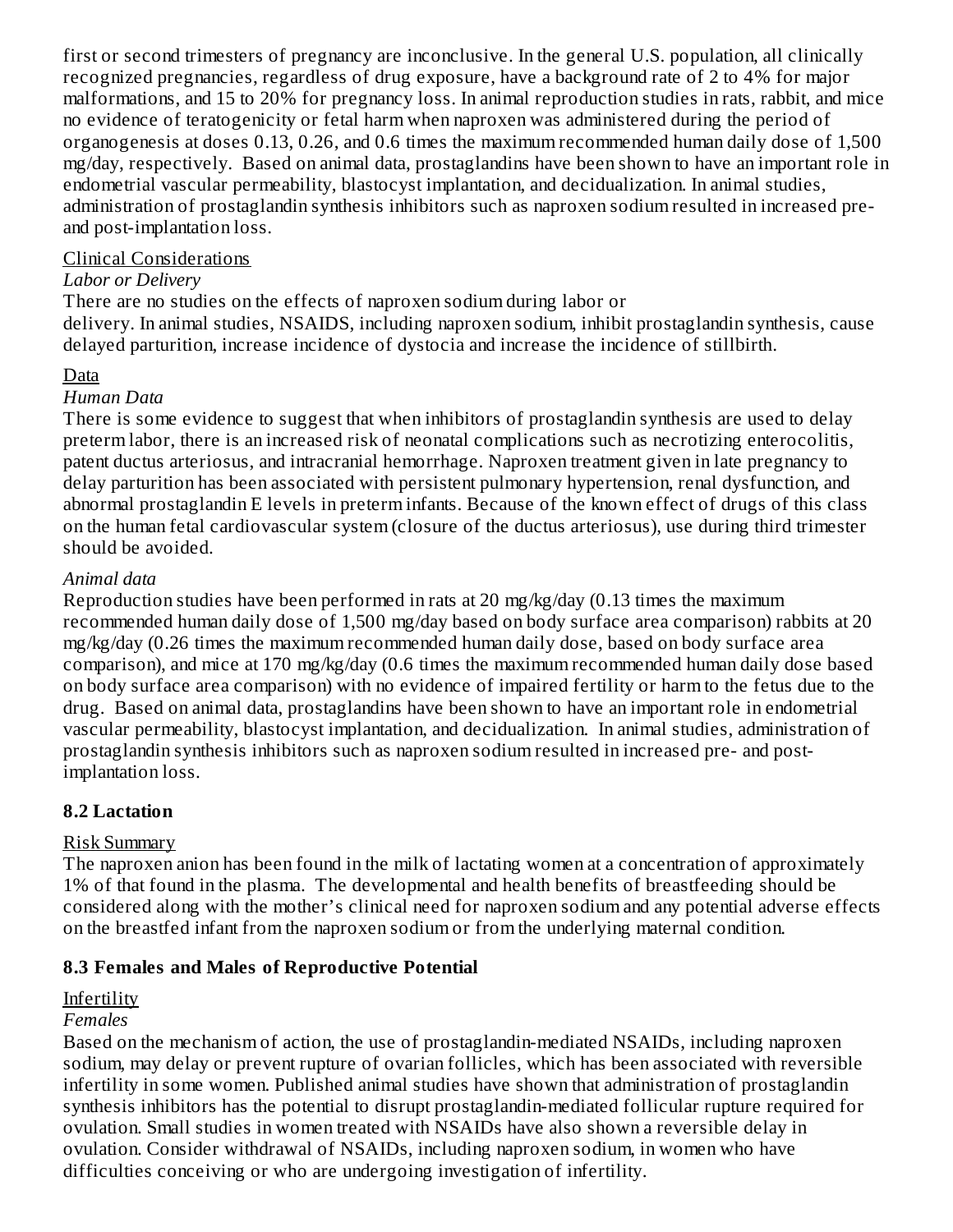## **8.4 Pediatric Us e**

The safety and effectiveness of naproxen sodium in pediatric populations has not been established.

## **8.5 Geriatric Us e**

Elderly patients, compared to younger patients, are at greater risk for NSAIDassociated serious cardiovascular, gastrointestinal, and/or renal adverse reactions. If the anticipated benefit for the elderly patient outweighs these potential risks, start dosing at the low end of the dosing range, and monitor patients for adverse effects [*see Warnings and Precautions (5.1, 5.2, 5.3, 5.6, 5.13)*].

Naproxen and its metabolites are known to be substantially excreted by the kidney, and the risk of adverse reactions to this drug may be greater in patients with impaired renal function. Because elderly patients are more likely to have decreased renal function, use caution in this patient population, and it may be useful to monitor renal function [*see Clinical Pharmacology (12.3)*].

## **10 OVERDOSAGE**

Symptoms following acute NSAID overdosages have been typically limited to lethargy, drowsiness, nausea, vomiting, and epigastric pain, which have been generally reversible with supportive care. Gastrointestinal bleeding has occurred. Hypertension, acute renal failure, respiratory depression, and coma have occurred, but were rare [*see Warnings and Precautions (5.1, 5.2, 5.4, 5.6)*].

A few patients have experienced seizures, but it is not clear whether or not these were drug-related. It is not known what dose of the drug would be life threatening.

Manage patients with symptomatic and supportive care following an NSAID overdosage. There are no specific antidotes. Hemodialysis does not decrease the plasma concentration of naproxen because of the high degree of its protein binding. Consider emesis and/or activated charcoal (60 to 100 grams in adults, 1 to 2 grams per kg of body weight in pediatric patients) and/or osmotic cathartic in symptomatic patients seen within four hours of ingestion or in patients with a large overdosage (5 to 10 times the recommended dosage). Forced diuresis, alkalinization of urine, hemodialysis, or hemoperfusion may not be useful due to high protein binding.

For additional information about overdosage treatment contact a poison control center (1-800-222- 1222).

## **11 DESCRIPTION**

Naproxen Sodium Controlled-Release Tablets is a nonsteroidal anti-inflammatory drug, available as controlled-release tablets in 375 mg, 500 mg, and 750 mg strengths for oral

administration. The chemical name is 2-naphthaleneacetic acid, 6-methoxy-α-methyl-sodium salt, (S)- . The molecular weight is 252.24. Its molecular formula is  $C_{14}H_{13}NaO_3$ , and it has the following chemical structure.



Naproxen sodium Molecular Formula: C<sub>14</sub>H<sub>13</sub>NaO<sub>3</sub> Molecular Weight: 252.24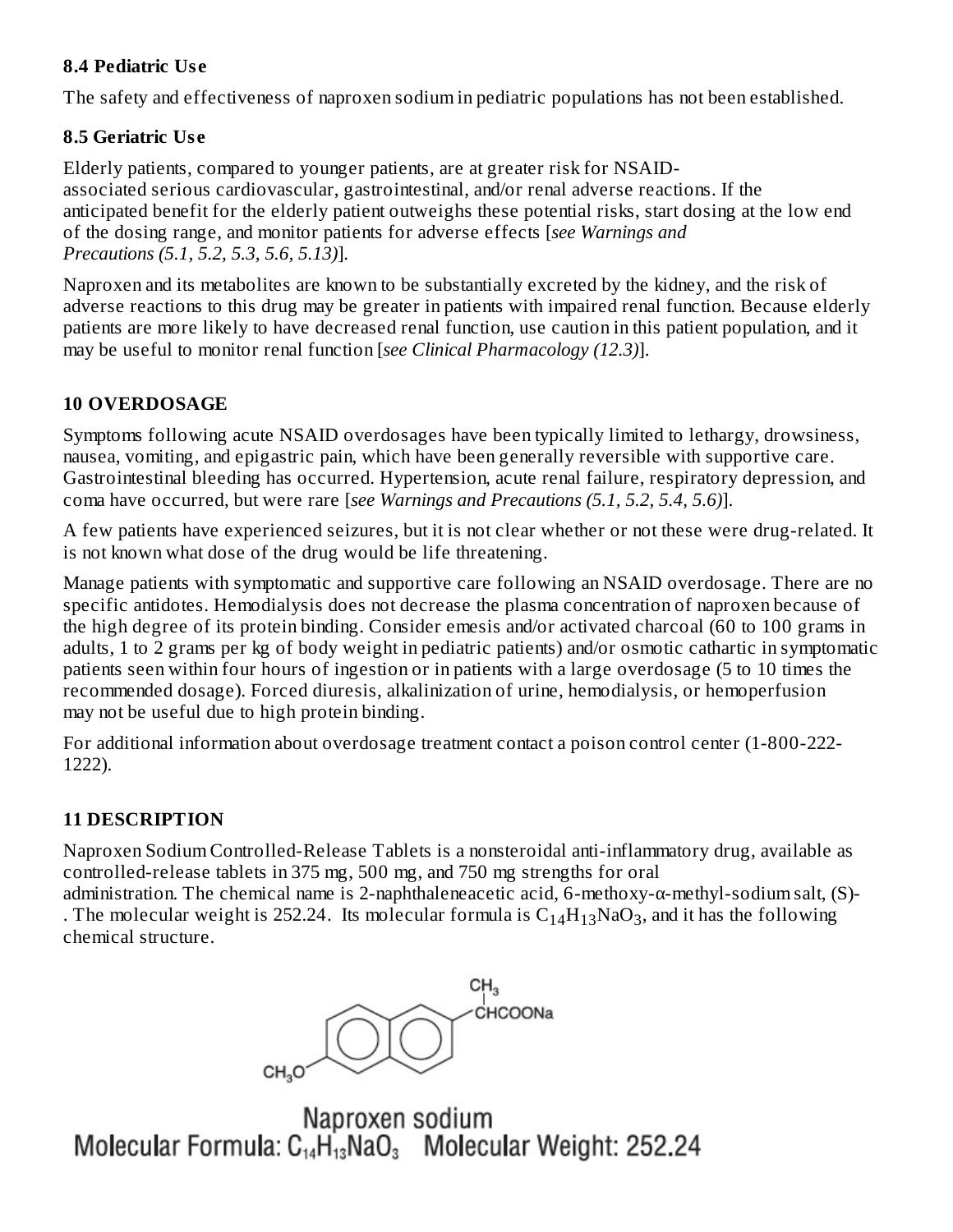Naproxen sodium is an odorless crystalline powder, white to creamy in color. It is soluble in methanol and water. Naproxen Sodium Controlled-Release Tablets contain 412.5 mg, 550 mg, or 825 mg of naproxen sodium, equivalent to 375 mg, 500 mg, and 750 mg of naproxen, and 37.5 mg, 50 mg, and 75 mg sodium respectively. Each Naproxen Sodium Controlled-Release Tablet also contains the following inactive ingredients: ammoniomethacrylate copolymer Type A, ammoniomethacrylate copolymer Type B, citric acid, crospovidone, magnesium stearate, methacrylic acid copolymer Type A, microcrystalline cellulose, povidone, and talc. The tablet coating contains hydroxypropyl methylcellulose, polyethylene glycol, and titanium dioxide.

## **12 CLINICAL PHARMACOLOGY**

## **12.1 Mechanism of Action**

Naproxen has analgesic, anti-inflammatory, and antipyretic properties.

The mechanism of action of naproxen sodium, like that of other NSAIDs, is not completely understood but involves inhibition of cyclooxygenase (COX-1 and COX-2).

Naproxen sodium is a potent inhibitor of prostaglandin synthesis *in vitro*. Naproxen sodium concentrations reached during therapy have produced *in vivo* effects. Prostaglandins sensitize afferent nerves and potentiate the action of bradykinin in inducing pain in animal models. Prostaglandins are mediators of inflammation. Because naproxen sodium is an inhibitor of prostaglandin synthesis, its mode of action may be due to a decrease of prostaglandins in peripheral tissues.

## **12.2 Pharmacodynamics**

In a healthy volunteer study, 10 days of concomitant administration of naproxen 220 mg once-daily with low-dose immediate-release aspirin (81 mg) showed an interaction with the antiplatelet activity of aspirin as measured by % serum thromboxane  $\mathrm{B}_2$  inhibition at 24 hours following the day 10 dose [98.7% (aspirin alone) vs 93.1% (naproxen and aspirin)]. The interaction was observed even following discontinuation of naproxen on day 11 (while aspirin dose was continued) but normalized by day 13. In the same study, the interaction was greater when naproxen was administered 30 minutes prior to aspirin [98.7% vs 87.7%] and minimal when aspirin was administered 30 minutes prior to naproxen [98.7% vs 95.4%].

Following administration of naproxen 220 mg twice-daily with low-dose immediate-release aspirin (first naproxen dose given 30 minutes prior to aspirin), the interaction was minimal at 24 h following day 10 dose [98.7% vs 95.7%]. However, the interaction was more prominent after discontinuation of naproxen (washout) on day 11 [98.7% vs 84.3%] and did not normalize completely by day 13 [98.5% vs 90.7%]. *[see Drug Interactions (7)]*.

## **12.3 Pharmacokinetics**

Although naproxen itself is well absorbed, the sodium salt form is more rapidly absorbed, resulting in higher peak plasma levels for a given dose. Approximately 30% of the total naproxen sodium dose in Naproxen Sodium Controlled-Release Tablets is present in the dosage form as an immediate release component. The remaining naproxen sodium is coated as microparticles to provide sustained release properties. After oral administration, plasma levels of naproxen are detected within 30 minutes of dosing, with peak plasma levels occurring approximately 5 hours after dosing. The observed terminal elimination half-life of naproxen from both immediate release naproxen sodium and Naproxen Sodium Controlled-Release Tablets is approximately 15 hours. Steady state levels of naproxen are achieved in 3 days and the degree of naproxen accumulation in the blood is consistent with this.

## **Plasma Naproxen Concentrations Mean of 24 Subjects (+/-2SD) (Steady State, Day 5)**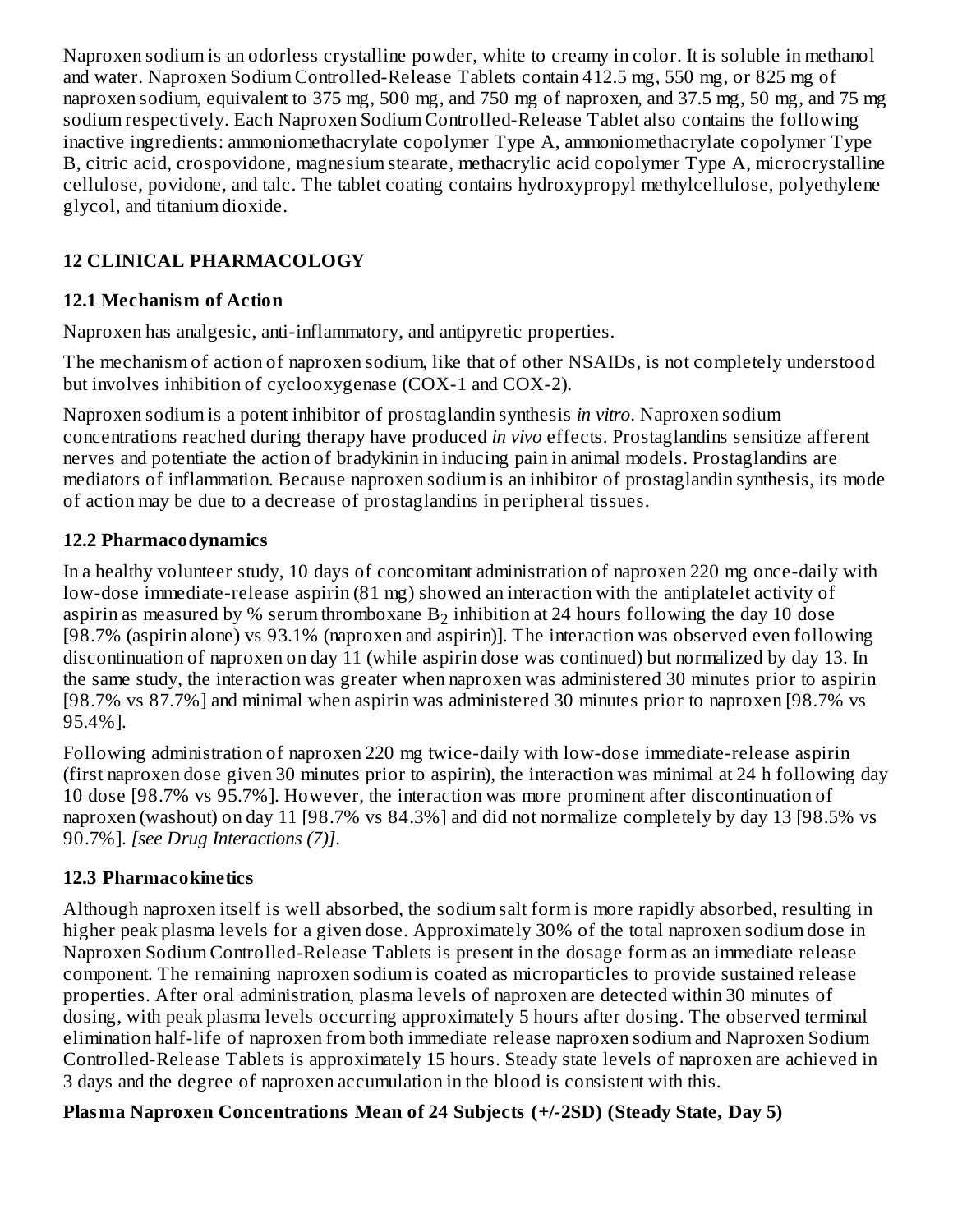

#### **Pharmacokinetic Parameters at Steady State Day 5 (Mean of 24 Subjects)**

| Parameter<br>(mits)             | naproxen 500 mg<br>$Q12h/5$ days (1000 mg) |    |                      | Naproxen Sodium Controlled-Release 2 x 500 mg tablets<br>$(1000 \text{ mg})$ Q24h/5 days |           |             |  |  |  |
|---------------------------------|--------------------------------------------|----|----------------------|------------------------------------------------------------------------------------------|-----------|-------------|--|--|--|
|                                 |                                            |    |                      |                                                                                          |           |             |  |  |  |
|                                 | Mean SD                                    |    | Range                | Mean                                                                                     | <b>SD</b> | Range       |  |  |  |
| <b>AUC 0-24</b><br>(mcgxh/mL)   |                                            |    | 1446 168 1167 - 1858 | 1448                                                                                     | 145       | 1173 - 1774 |  |  |  |
| $ C_{max}(mcg/mL) $             | 95                                         | 13 | $71 - 117$           | 94                                                                                       | 13        | 74 - 127    |  |  |  |
| $C_{avg}$ (mcg/mL)              | 60                                         | 7  | $49 - 77$            | 60                                                                                       | 6         | $49 - 74$   |  |  |  |
| $C_{\text{min}}(\text{mcg/mL})$ | 36                                         | 9  | $13 - 51$            | 33                                                                                       |           | $23 - 48$   |  |  |  |
| $T_{\text{max}}$ (hrs)          | З                                          |    | $1 - 4$              |                                                                                          |           | $2 - 10$    |  |  |  |

#### Absorption

Naproxen itself is rapidly and completely absorbed from the GI tract with an *in vivo* bioavailability of 95%. Based on the pharmacokinetic profile, the absorption phase of Naproxen Sodium Controlled-Release Tablets occurs in the first 4 to 6 hours after administration. This coincides with disintegration of the tablet in the stomach, the transit of the sustained release microparticles through the small intestine and into the proximal large intestine. An *in vivo* imaging study has been performed in healthy volunteers that confirms rapid disintegration of the tablet matrix and dispersion of the microparticles.

The absorption rate from the sustained release particulate component of Naproxen Sodium Controlled-Release Tablets is slower than that for conventional naproxen sodium tablets. It is this prolongation of drug absorption processes that maintains plasma levels and allows for once daily dosing.

#### *Food Effects*

No significant food effects were observed when twenty-four subjects were given a single dose of Naproxen Sodium Controlled-Release Tablets 500 mg either after an overnight fast or 30 minutes after a meal. In common with conventional naproxen and naproxen sodium formulations, food causes a slight decrease in the rate of naproxen absorption following Naproxen Sodium Controlled-Release Tablets administration.

#### Distribution

Naproxen has a volume of distribution of 0.16 L/kg. At therapeutic levels, naproxen is greater than 99% albumin-bound. At doses of naproxen greater than 500 mg/day, there is a less than proportional increase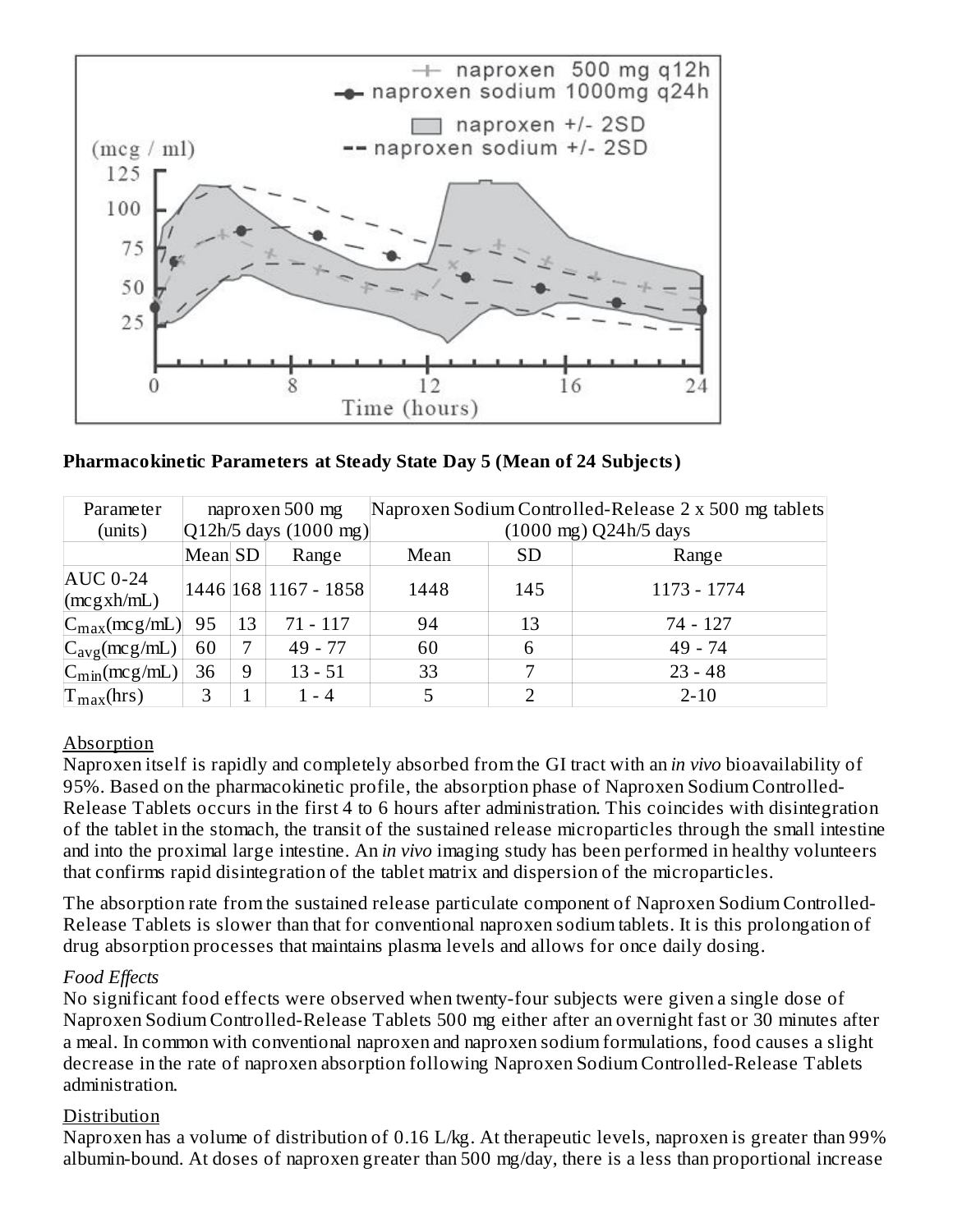in plasma levels due to an increase in clearance caused by saturation of plasma protein binding at higher doses. However the concentration of unbound naproxen continues to increase proportionally to dose. Naproxen Sodium Controlled-Release Tablets exhibit similar dose proportional characteristics.

## Elimination

## *Metabolism*

Naproxen is extensively metabolized to 6-0-desmethyl naproxen and both parent and metabolites do not induce metabolizing enzymes.

### *Excretion*

The elimination half-life of Naproxen Sodium Controlled-Release Tablets and conventional naproxen is approximately 15 hours. Steady state conditions are attained after 2 to 3 doses of Naproxen Sodium Controlled-Release Tablets. Most of the drug is excreted in the urine, primarily as unchanged naproxen (less than 1%), 6-0-desmethyl naproxen (less than 1%) and their glucuronide or other conjugates (66 to 92%). A small amount (<5%) of the drug is excreted in the feces. The rate of excretion has been found to coincide closely with the rate of clearance from the plasma. In patients with renal failure, metabolites may accumulate.

#### Specific Populations

#### *Pediatric:*

No pediatric studies have been performed with Naproxen Sodium Controlled-Release Tablets, thus safety of Naproxen Sodium Controlled-Release Tablets in pediatric populations has not been established.

## *Hepatic Impairment:*

Chronic alcoholic liver disease and probably other diseases with decreased or abnormal plasma proteins (albumin) reduce the total plasma concentration of naproxen, but the plasma concentration of unbound naproxen is increased. Caution is advised when high doses are required and some adjustment of dosage may be required in these patients. It is prudent to use the lowest effective dose.

## *Renal Impairment:*

Naproxen pharmacokinetics have not been determined in subjects with renal insufficiency. Given that naproxen is metabolized and conjugates are primarily excreted by the kidneys, the potential exists for naproxen metabolites to accumulate in the presence of renal insufficiency. Elimination of naproxen is decreased in patients with severe renal impairment. Naproxen-containing products are not recommended for use in patients with moderate to severe and severe renal impairment (creatinine clearance <30mL/min) [*see Warnings and Precautions (5.6)*].

## Drug Interaction Studies

*Aspirin:* When NSAIDs were administered with aspirin, the protein binding of NSAIDs were reduced, although the clearance of free NSAID was not altered. The clinical significance of this interaction is not known. See Table 1 for clinically significant drug interactions of NSAIDs with aspirin [*see Drug Interactions (7)*].

## **13 NONCLINICAL TOXICOLOGY**

## **13.1 Carcinogenesis, Mutagenesis, Impairment of Fertility**

## **Carcinogenesis**

A two year study was performed in rats to evaluate the carcinogenic potential of naproxen at doses of 8 mg/kg/day, 16 mg/kg/day, and 24 mg/kg/day (0.05, 0.1, and 0.16 times the maximum recommended human daily dose of 1,500 mg/day based on a body surface area comparison). No evidence of tumorigenicity was found.

## Mutagenesis

Studies to evaluate the mutagenic potential of Naprosyn Suspension have not been completed.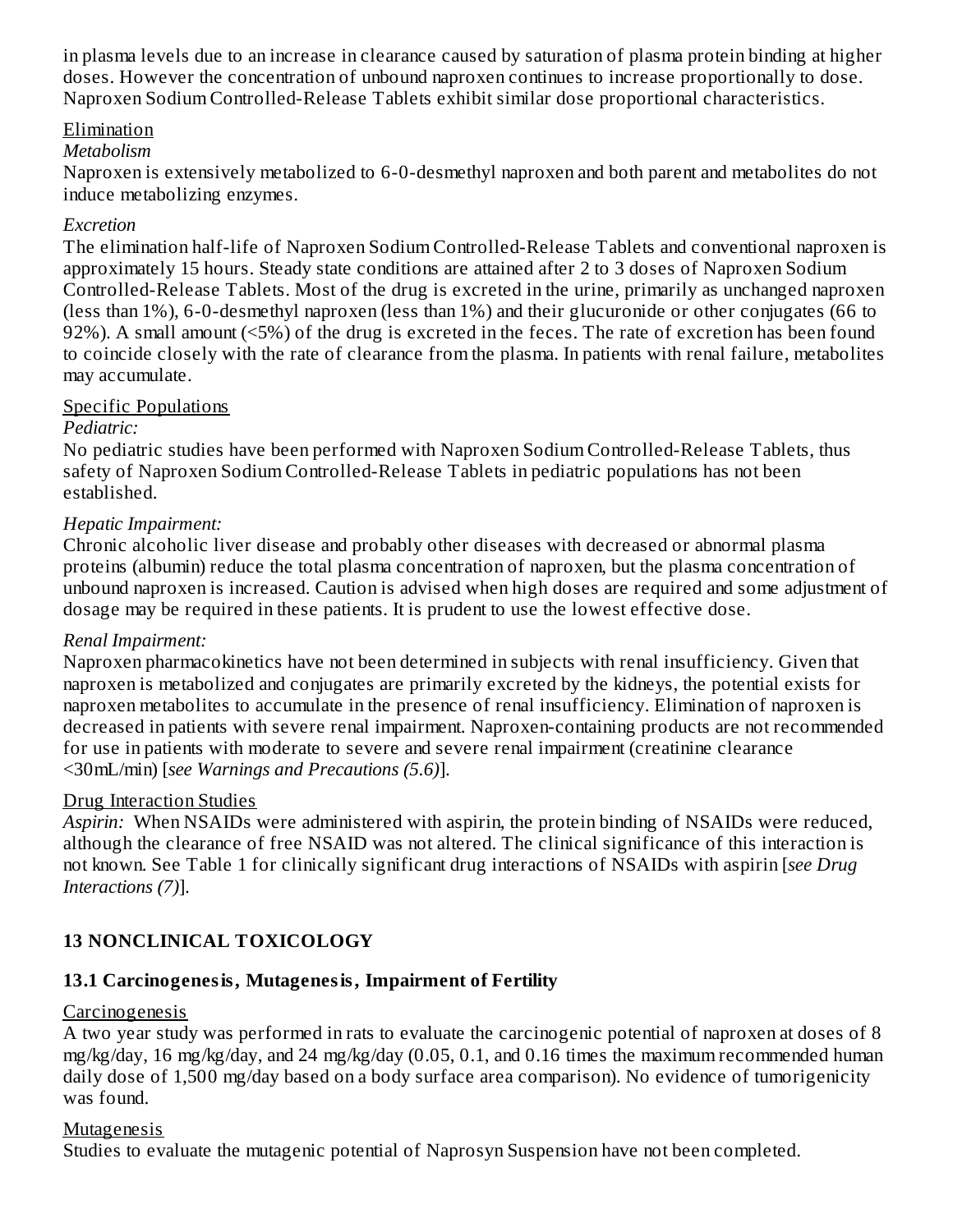## Impairment of Fertility

Studies to evaluate the impact of naproxen on male or female fertility have not been completed.

## **14 CLINICAL STUDIES**

### Rheumatoid Arthritis

The use of Naproxen Sodium Controlled-Release Tablets for the management of the signs and symptoms of rheumatoid arthritis was assessed in a 12 week double-blind, randomized, placebo, and active-controlled study in 348 patients. Two Naproxen Sodium Controlled-Release 500 mg tablets (1,000 mg) once daily and naproxen 500 mg tablets twice daily (1,000 mg) were more effective than placebo. Clinical effectiveness was demonstrated at one week and continued for the duration of the study.

## **Osteoarthritis**

The use of Naproxen Sodium Controlled-Release Tablets for the management of the signs and symptoms of osteoarthritis of the knee was assessed in a 12 week double-blind, placebo, and activecontrolled study in 347 patients. Two Naproxen Sodium Controlled-Release 500 mg tablets (1,000 mg) once daily and naproxen 500 mg tablets twice daily (1,000 mg) were more effective than placebo. Clinical effectiveness was demonstrated at one week and continued for the duration of the study.

#### Analgesia

The onset of the analgesic effect of Naproxen Sodium Controlled-Release Tablets was seen within 30 minutes in a pharmacokinetic/pharmacodynamic study of patients with pain following oral surgery. In controlled clinical trials, naproxen has been used in combination with gold, D-penicillamine, methotrexate, and corticosteroids. Its use in combination with salicylate is not recommended because there is evidence that aspirin increases the rate of excretion of naproxen and data are inadequate to demonstrate that naproxen and aspirin produce greater improvement over that achieved with aspirin alone. In addition, as with other NSAIDs the combination may result in higher frequency of adverse events than demonstrated for either product alone.

## Special Studies

In a double-blind randomized, parallel group study, 19 subjects received either two Naproxen Sodium Controlled-Release 500 mg tablets (1,000 mg) once daily or naproxen 500 mg tablets (1,000 mg) twice daily for 7 days. Mucosal biopsy scores and endoscopic scores were lower in the subjects who received Naproxen Sodium Controlled-Release Tablets. In another double-blind, randomized, crossover study, 23 subjects received two Naproxen Sodium Controlled-Release 500 mg tablets (1,000 mg) once daily, naproxen 500 mg tablets (1,000 mg) twice daily and aspirin 650 mg four times daily (2,600 mg) for 7 days each. There were significantly fewer duodenal erosions seen with Naproxen Sodium Controlled-Release Tablets than with either naproxen or aspirin. There were significantly fewer gastric erosions with both Naproxen Sodium Controlled-Release Tablets and naproxen than with aspirin. The clinical significance of these findings is unknown.

## **16 HOW SUPPLIED/STORAGE AND HANDLING**

Naproxen sodium 375 mg, 500 mg, and 750 mg are controlled-release tablets supplied as:

375 mg: white, capsule-shaped tablet with "N" on one side and "375" on the reverse; in bottles of 100; NDC 47781-153-01. Each tablet contains 412.5 mg naproxen sodium equivalent to 375 mg naproxen.

500 mg: white, capsule-shaped tablet with "N" on one side and "500" on the reverse; in bottles of 75; NDC 47781-154-75. Each tablet contains 550 mg naproxen sodium equivalent to 500 mg naproxen.

750 mg: white, capsule-shaped tablet with "N" on one side and "750" on the reverse; in bottles of 30; NDC 47781-155-30. Each tablet contains 825 mg naproxen sodium equivalent to 750 mg naproxen.

## **Storage**

**Store at room temperature, 20° to 25°C (68° to 77°F), excursions permitted 15° to 30°C (59° to**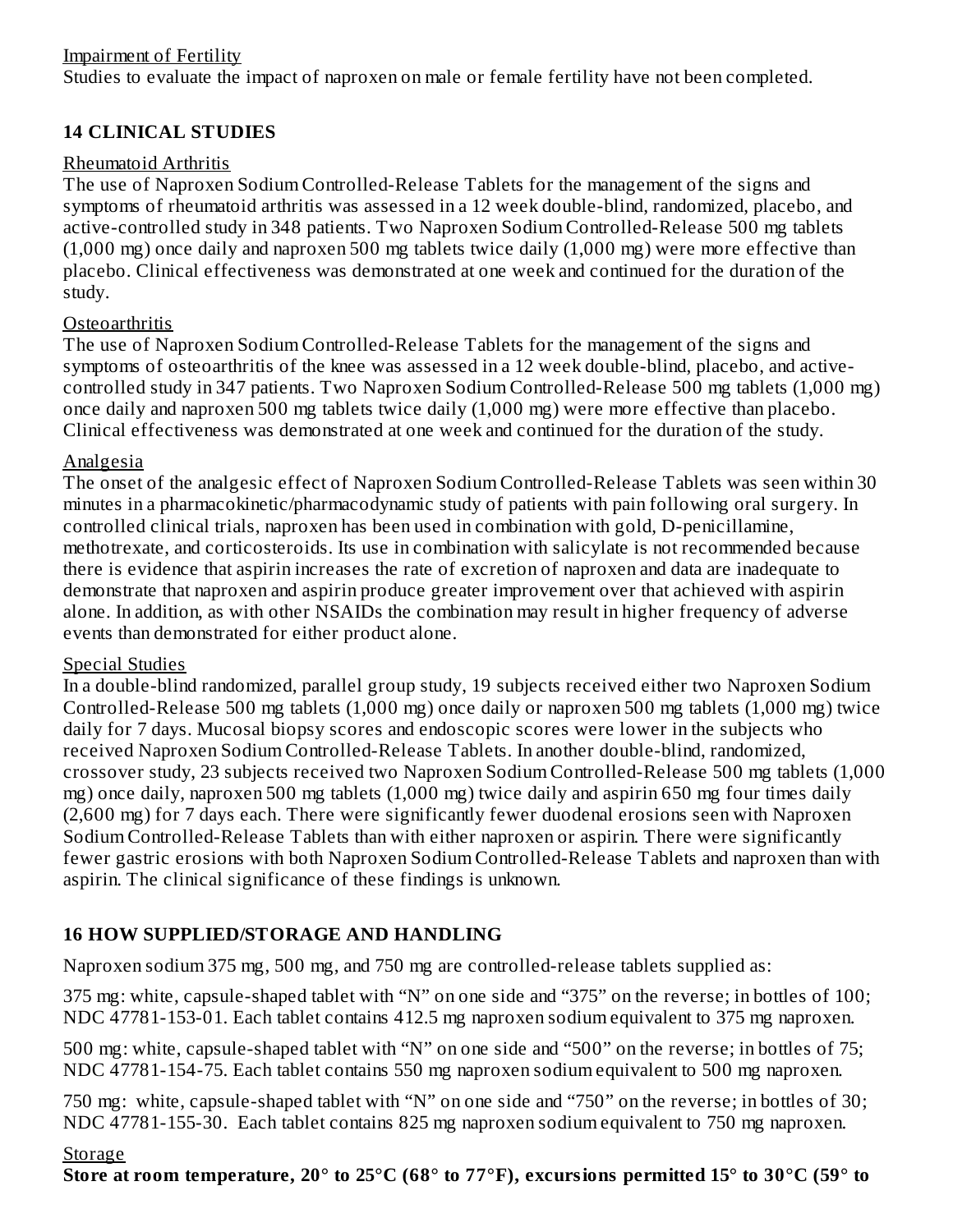## **17 PATIENT COUNSELING INFORMATION**

Advise the patient to read the FDA-approved patient labeling (Medication Guide) that accompanies each prescription dispensed. Inform patients, families, or their caregivers of the following information before initiating therapy with naproxen sodium and periodically during the course of ongoing therapy.

### Cardiovascular Thrombotic Events

Advise patients to be alert for the symptoms of cardiovascular thrombotic events, including chest pain, shortness of breath, weakness, or slurring of speech, and to report any of these symptoms to their health care provider immediately [*see Warnings and Precautions (5.1)*].

## Gastrointestinal Bleeding, Ulceration, and Perforation

Naproxen sodium, like other NSAIDs, can cause GI discomfort and, rarely, serious GI side effects, such as ulcers and bleeding, which may result in hospitalization and even death. Advise patients to report symptoms of ulcerations and bleeding, including epigastric pain, dyspepsia, melena, and hematemesis to their health care provider. In the setting of concomitant use of low-dose aspirin for cardiac prophylaxis, inform patients of the increased risk for and the signs and symptoms of GI bleeding [*see Warnings and Precautions (5.2)*].

## Hepatotoxicity

Inform patients of the warning signs and symptoms of hepatotoxicity (e.g., nausea, fatigue, lethargy, pruritus, diarrhea, jaundice, right upper quadrant tenderness, and "flu-like" symptoms). If these occur, instruct patients to stop naproxen sodium and seek immediate medical therapy [*see Warnings and Precautions (5.3)*].

## Heart Failure and Edema

Advise patients to be alert for the symptoms of congestive heart failure including shortness of breath, unexplained weight gain, or edema and to contact their healthcare provider if such symptoms occur [*see Warnings and Precautions (5.5)*].

## Anaphylactic Reactions

Inform patients of the signs of an anaphylactic reaction (e.g., difficulty breathing, swelling of the face or throat). Instruct patients to seek immediate emergency help if these occur [*see Contraindications (4) and Warnings and Precautions (5.7)*].

## Serious Skin Reactions

Naproxen sodium, like other NSAIDs, can cause serious skin side effects such as exfoliative dermatitis, SJS, and TEN, which may result in hospitalization and even death. Advise patients to stop naproxen sodium immediately if they develop any type of rash and to contact their healthcare provider as soon as possible [*see Warnings and Precautions (5.9)*].

## Female Fertility

Advise females of reproductive potential who desire pregnancy that NSAIDs, including naproxen sodium, may be associated with a reversible delay in ovulation [*see Use in Specific Populations (8.3)*].

## Fetal Toxicity

Inform pregnant women to avoid use of naproxen sodium and other NSAIDs starting at 30 weeks gestation because of the risk of the premature closing of the fetal ductus arteriosus [*see Warnings and Precautions (5.10) and Use in Specific Populations (8.1)*].

## Avoid Concomitant Use of NSAIDs

Inform patients that the concomitant use of naproxen sodium with other NSAIDs or salicylates (e.g., diflunisal, salsalate) is not recommended due to the increased risk of gastrointestinal toxicity, and little or no increase in efficacy [*see Warnings and Precautions (5.2) and Drug Interactions (7)*]. Alert patients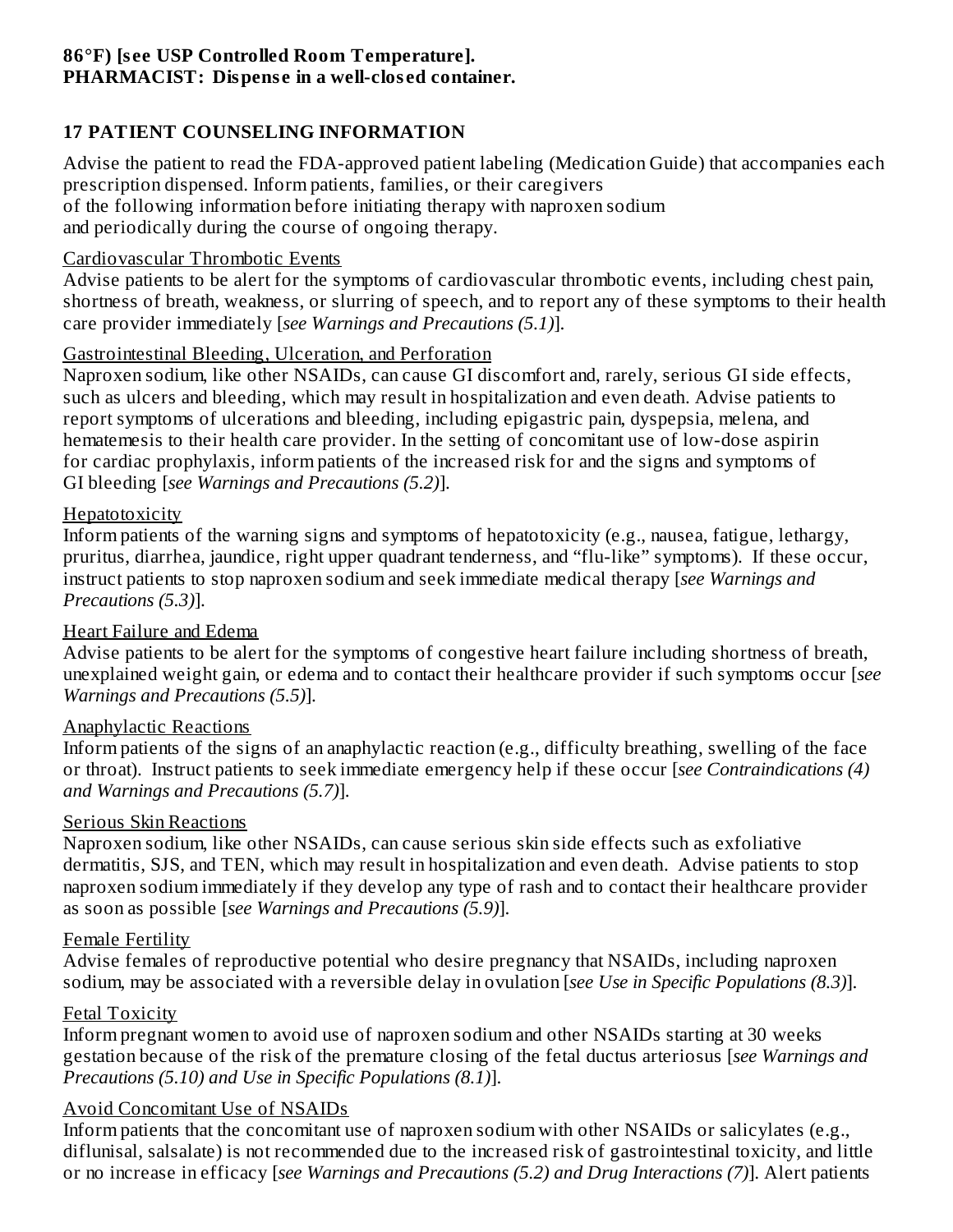that NSAIDs may be present in "over the counter" medications for treatment of colds, fever, or insomnia.

#### Use of NSAIDS and Low-Dose Aspirin

Inform patients not to use low-dose aspirin concomitantly with naproxen sodium until they talk to their healthcare provider [*see Drug Interactions (7)*].

All trademarks are the property of their respective owners.

Distributed by: Alvogen, Inc. Morristown, NJ 07960 USA

PI153-04 Rev. 07/2019

#### **Medication Guide**

**Medication Guide for Nonsteroidal Anti-inflammatory Drugs (NSAIDs)**

**What is the most important information I should know about medicines called Nonsteroidal Anti-inflammatory Drugs (NSAIDs)?**

**NSAIDs can caus e s erious side effects, including:**

• **Increas ed risk of a heart attack or stroke that can lead to death.** This risk may happen early in treatment and may increase:

- o with increasing doses of NSAIDs
- o with longer use of NSAIDs

**Do not take NSAIDs right before or after a heart surgery called a "coronary artery bypass graft (CABG)."**

**Avoid taking NSAIDs after a recent heart attack, unless your healthcare provider tells you to. You may have an increas ed risk of another heart attack if you take NSAIDs after a recent heart attack.**

**• Increas ed risk of bleeding, ulcers, and tears (perforation) of the esophagus (tube leading from the mouth to the stomach), stomach and intestines:**

- o anytime during use
- o without warning symptoms
- o that may cause death

## **The risk of getting an ulcer or bleeding increas es with:**

o past history of stomach ulcers, or stomach or intestinal bleeding with use of NSAIDs

o taking medicines called "corticosteroids", "anticoagulants", "SSRIs", or "SNRIs"

- o increasing doses of NSAIDs
- o longer use of NSAIDs
- o smoking
- o drinking alcohol
- o older age
- o poor health
- o advanced liver disease
- o bleeding problems

## **NSAIDs should only be us ed:**

o exactly as prescribed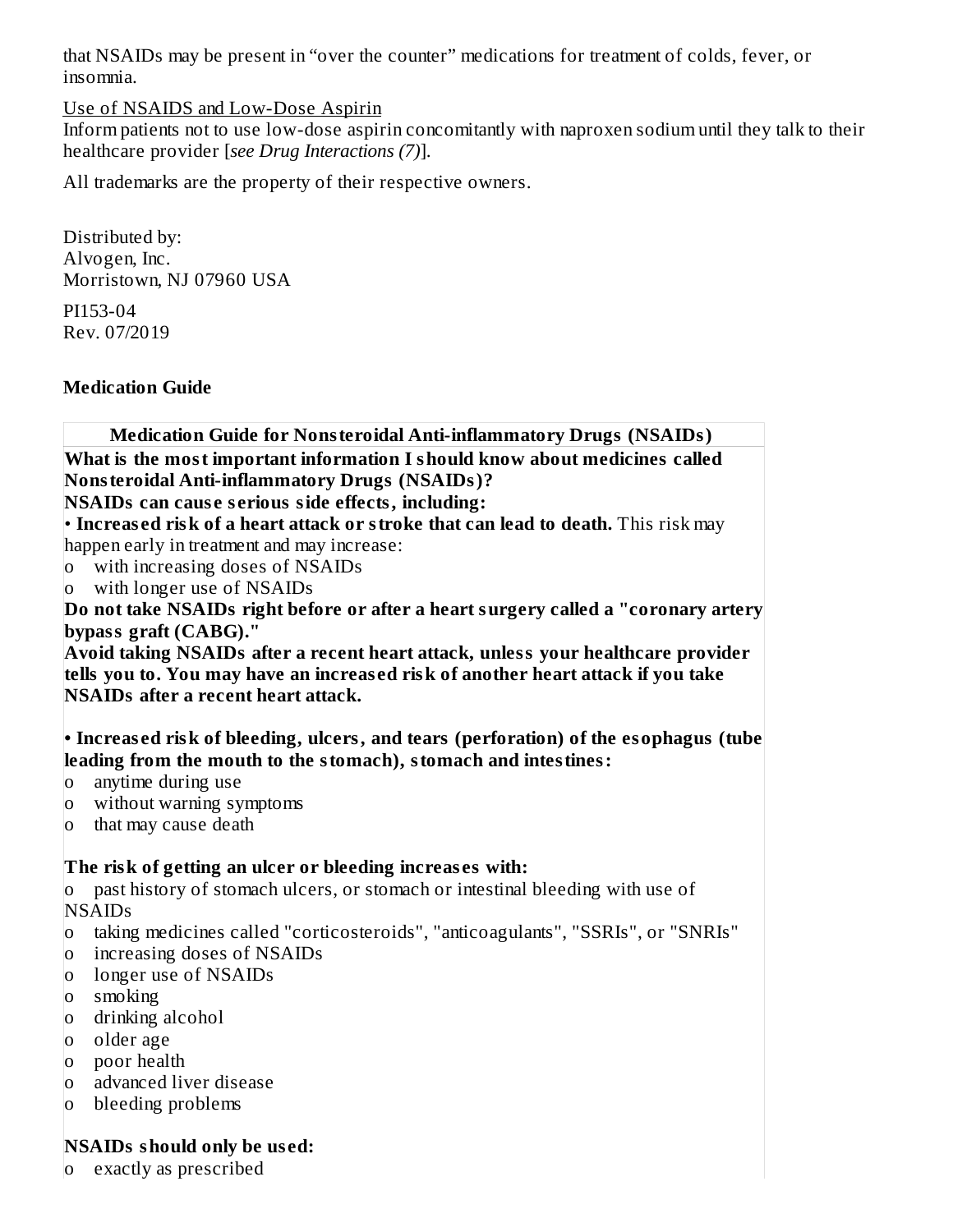- o at the lowest dose possible for your treatment
- o for the shortest time needed

## **What are NSAIDs?**

NSAIDs are used to treat pain and redness, swelling, and heat (inflammation) from medical conditions such as different types of arthritis, menstrual cramps, and other types of short-term pain.

# **Who should not take NSAIDs?**

#### **Do not take NSAIDs:**

**•** if you have had an asthma attack, hives, or other allergic reaction with aspirin or any other NSAIDs.

**•** right before or after heart bypass surgery.

## **Before taking NSAIDs, tell your healthcare provider about all of your medical conditions, including if you:**

- have liver or kidney problems
- have high blood pressure
- have asthma
- are pregnant or plan to become pregnant. Talk to your healthcare provider if you are considering taking NSAIDs during pregnancy. **You should not take NSAIDs after 29 weeks of pregnancy.**
- are breastfeeding or plan to breast feed.

## **Tell your healthcare provider about all of the medicines you take, including pres cription or over-the-counter medicines, vitamins or herbal supplements.**

NSAIDs and some other medicines can interact with each other and cause serious side effects. **Do not start taking any new medicine without talking to your healthcare provider first.**

## **What are the possible side effects of NSAIDs?**

**NSAIDs can caus e s erious side effects, including:**

**See "What is the most important information I should know about medicines called Nonsteroidal Anti-inflammatory Drugs (NSAIDs)?"**

- new or worse high blood pressure
- heart failure
- liver problems including liver failure
- kidney problems including kidney failure
- low red blood cells (anemia)
- life-threatening skin reactions
- life-threatening allergic reactions
- **Other side effects of NSAIDs include:**stomach pain, constipation, diarrhea, gas, heartburn, nausea, vomiting, and dizziness.

## **Get emergency help right away if you get any of the following symptoms:**

- shortness of breath or trouble breathing
- chest pain
- weakness in one part or side of your body
- slurred speech
- swelling of the face or throat

## **Stop taking your NSAID and call your healthcare provider right away if you get any of the following symptoms:**

- nausea
- more tired or weaker than usual
- diarrhea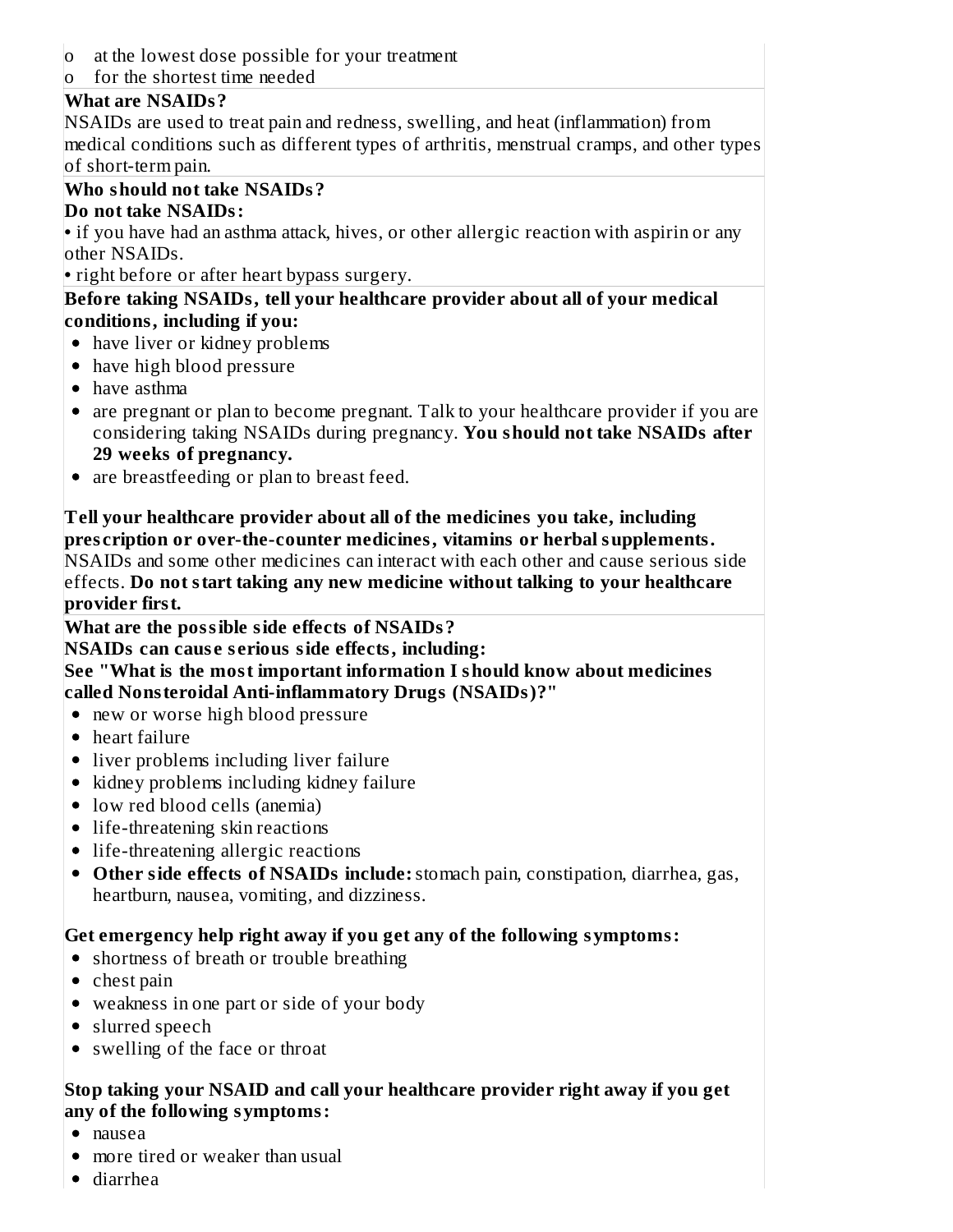- itching
- your skin or eyes look yellow
- indigestion or stomach pain
- flu-like symptoms
- vomit blood
- there is blood in your bowel movement or it is black and sticky like tar
- unusual weight gain
- skin rash or blisters with fever
- swelling of the arms, legs, hands and feet

## **If you take too much of your NSAID, call your healthcare provider or get medical help right away.**

These are not all the possible side effects of NSAIDs. For more information, ask your healthcare provider or pharmacist about NSAIDs.

Call your doctor for medical advice about side effects. You may report side effects to FDA at 1-800-FDA-1088.

## **Other information about NSAIDs**

- Aspirin is an NSAID but it does not increase the chance of a heart attack. Aspirin can cause bleeding in the brain, stomach, and intestines. Aspirin can also cause ulcers in the stomach and intestines.
- Some NSAIDs are sold in lower doses without a prescription (over-the-counter). Talk to your healthcare provider before using over-the-counter NSAIDs for more than 10 days.

## **General information about the safe and effective us e of NSAIDs**

Medicines are sometimes prescribed for purposes other than those listed in a Medication Guide. Do not use NSAIDs for a condition for which it was not prescribed. Do not give NSAIDs to other people, even if they have the same symptoms that you have. It may harm them.

If you would like more information about NSAIDs, talk with your healthcare provider. You can ask your pharmacist or healthcare provider for information about NSAIDs that is written for health professionals.

**Distributed by:** Alvogen, Inc., Morristown, NJ 07960 USA

For more information, call 1-866-770-3024

This Medication Guide has been approved by the U.S. Food and Drug Administration.

PL153-04 Rev. 07/2019

## **PRINCIPAL DISPLAY PANEL - 375 mg**

**NDC** 47781-**153**-01

**Naproxen Sodium Controlled-Releas e Tablets**

## **375 mg**

Each tablet contains 412.5 mg naproxen sodium equivalent to 375 mg naproxen

## **Dispens e the accompanying Medication Guide to each patient.**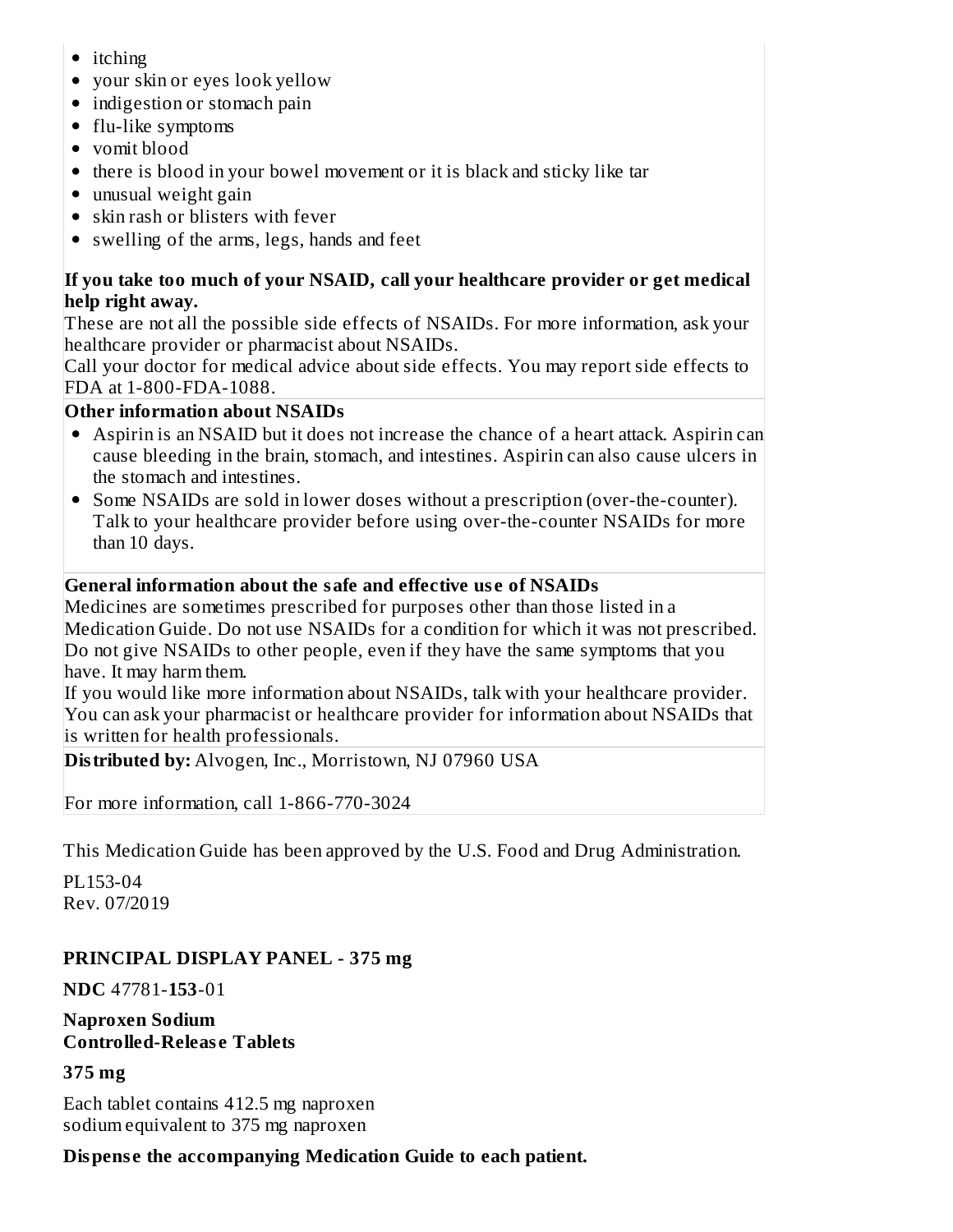## **Rx Only**

#### **100 Tablets**



## **PRINCIPAL DISPLAY PANEL - 500 mg**

**NDC** 47781-**154**-75

#### **Naproxen Sodium Controlled-Releas e Tablets**

#### **500 mg**

Each tablet contains 550 mg naproxen sodium equivalent to 500 mg naproxen

#### **Dispens e the accompanying Medication Guide to each patient.**

#### **Rx Only**

#### **75 Tablets**

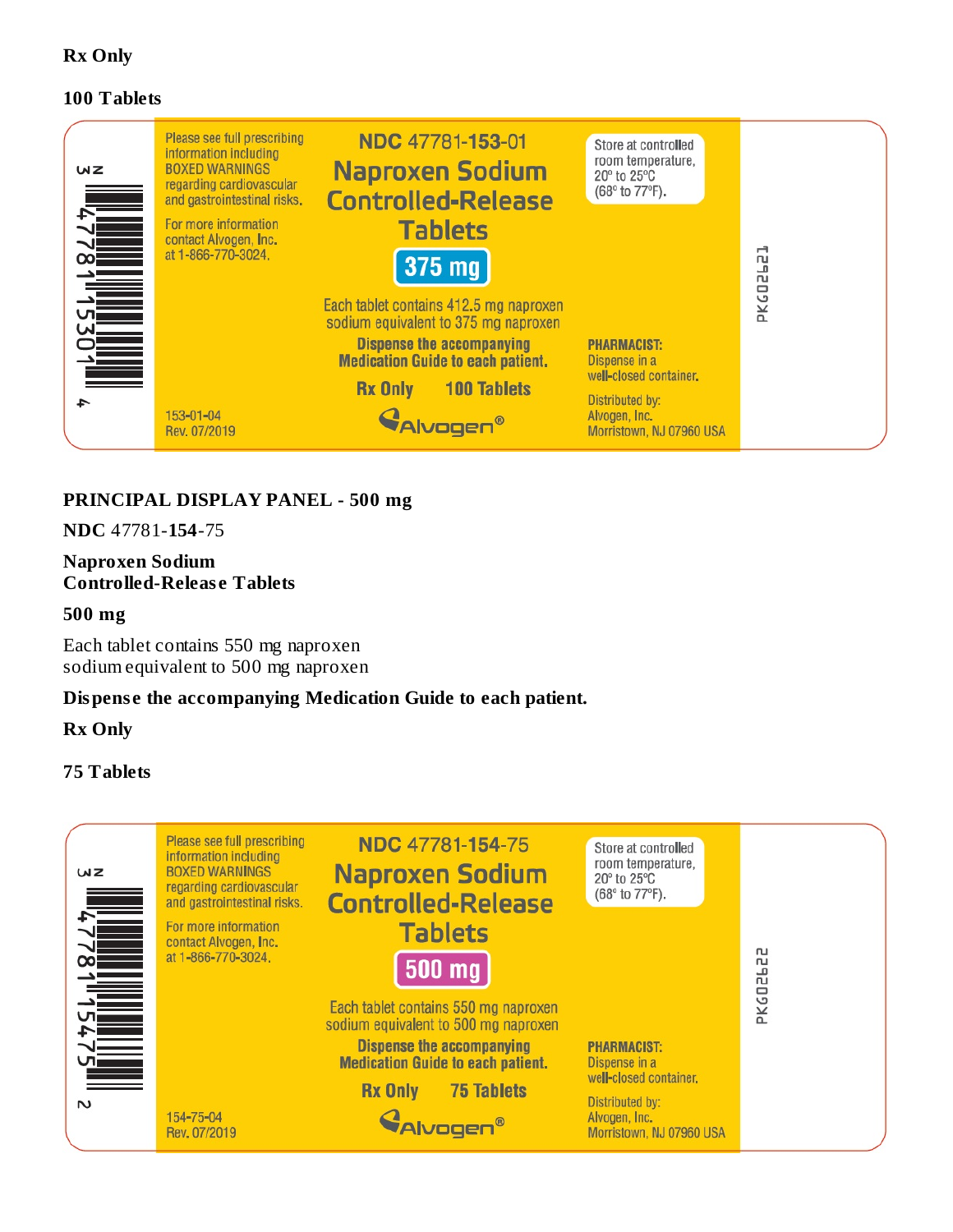#### **PRINCIPAL DISPLAY PANEL - 750 mg**

**NDC** 47781-**155**-30

#### **Naproxen Sodium Controlled-Releas e Tablets**

#### **750 mg**

Each tablet contains 825 mg naproxen sodium equivalent to 750 mg naproxen

### **Dispens e the accompanying Medication Guide to each patient.**

**Rx Only**

## **30 Tablets**



| <b>NAPROXEN SODIUM</b><br>naproxen sodium tablet, film coated, extended release |                                                                    |                    |                          |  |                 |  |
|---------------------------------------------------------------------------------|--------------------------------------------------------------------|--------------------|--------------------------|--|-----------------|--|
|                                                                                 |                                                                    |                    |                          |  |                 |  |
| <b>Product Information</b>                                                      |                                                                    |                    |                          |  |                 |  |
| Product Type                                                                    | HUMAN PRESCRIPTION DRUG                                            | Item Code (Source) |                          |  | NDC: 4778 1-153 |  |
| <b>Route of Administration</b>                                                  | ORAL                                                               |                    |                          |  |                 |  |
|                                                                                 |                                                                    |                    |                          |  |                 |  |
| <b>Active Ingredient/Active Moiety</b>                                          |                                                                    |                    |                          |  |                 |  |
|                                                                                 | <b>Ingredient Name</b>                                             |                    | <b>Basis of Strength</b> |  | Strength        |  |
|                                                                                 | NAPRO XEN SODIUM (UNII: 9TN87S3A3C) (NAPRO XEN - UNII:57Y76R9 ATQ) |                    | <b>NAPROXEN</b>          |  | 375 mg          |  |
|                                                                                 |                                                                    |                    |                          |  |                 |  |
| <b>Inactive Ingredients</b>                                                     |                                                                    |                    |                          |  |                 |  |
|                                                                                 | <b>Ingredient Name</b>                                             |                    |                          |  | Strength        |  |
| AMMONIO METHACRYLATE COPOLYMER TYPE A (UNII: 8GQS4E66YY)                        |                                                                    |                    |                          |  |                 |  |
| AMMONIO METHACRYLATE COPOLYMER TYPE B (UNII: 16 1H3B14U2)                       |                                                                    |                    |                          |  |                 |  |
|                                                                                 |                                                                    |                    |                          |  |                 |  |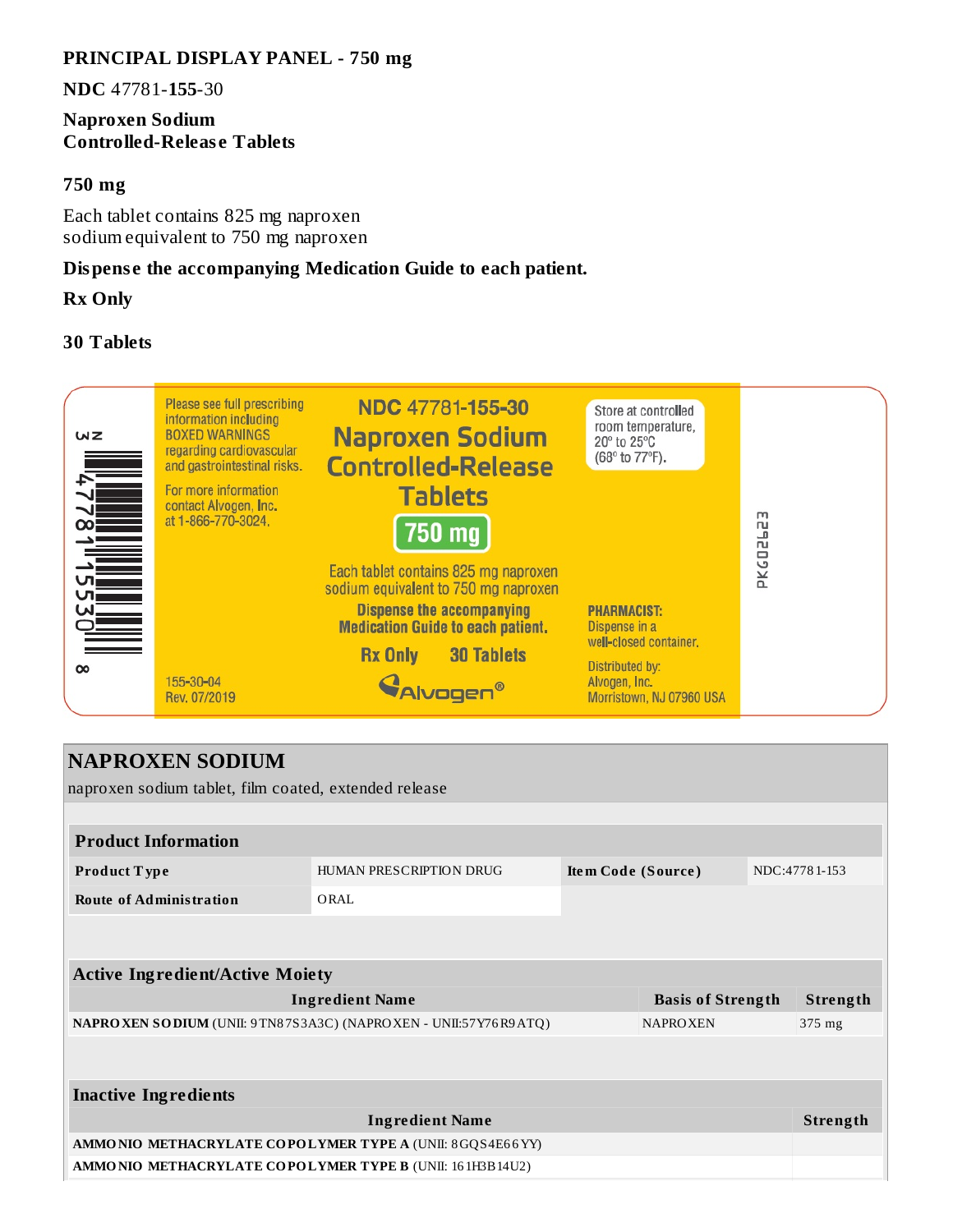| <b>ANHYDROUS CITRIC ACID (UNII: XF417D3PSL)</b>    |                                                                           |                     |                             |                           |  |  |
|----------------------------------------------------|---------------------------------------------------------------------------|---------------------|-----------------------------|---------------------------|--|--|
| <b>CROSPOVIDONE (120 .MU.M)</b> (UNII: 68401960MK) |                                                                           |                     |                             |                           |  |  |
| MAGNESIUM STEARATE (UNII: 70097M6I30)              |                                                                           |                     |                             |                           |  |  |
|                                                    | METHACRYLIC ACID - METHYL METHACRYLATE COPOLYMER (1:1) (UNII: 74G4R6TH13) |                     |                             |                           |  |  |
|                                                    | MICRO CRYSTALLINE CELLULO SE (UNII: OP1R32D61U)                           |                     |                             |                           |  |  |
| PO VIDONE, UNSPECIFIED (UNII: FZ989GH94E)          |                                                                           |                     |                             |                           |  |  |
| TALC (UNII: 7SEV7J4R1U)                            |                                                                           |                     |                             |                           |  |  |
|                                                    | HYPROMELLOSE, UNSPECIFIED (UNII: 3NXW29V3WO)                              |                     |                             |                           |  |  |
|                                                    | POLYETHYLENE GLYCOL, UNSPECIFIED (UNII: 3WJQ0SDW1A)                       |                     |                             |                           |  |  |
| <b>TITANIUM DIO XIDE (UNII: 15FIX9 V2JP)</b>       |                                                                           |                     |                             |                           |  |  |
|                                                    |                                                                           |                     |                             |                           |  |  |
|                                                    |                                                                           |                     |                             |                           |  |  |
| <b>Product Characteristics</b>                     |                                                                           |                     |                             |                           |  |  |
| Color                                              | <b>WHITE</b>                                                              | <b>Score</b>        |                             | no score                  |  |  |
| <b>Shape</b>                                       | <b>CAPSULE</b>                                                            | <b>Size</b>         |                             | 15mm                      |  |  |
| Flavor                                             |                                                                           | <b>Imprint Code</b> |                             | N;375                     |  |  |
| <b>Contains</b>                                    |                                                                           |                     |                             |                           |  |  |
|                                                    |                                                                           |                     |                             |                           |  |  |
|                                                    |                                                                           |                     |                             |                           |  |  |
| Packaging                                          |                                                                           |                     |                             |                           |  |  |
| <b>Item Code</b><br>#                              | <b>Package Description</b>                                                |                     | <b>Marketing Start Date</b> | <b>Marketing End Date</b> |  |  |
| $1$ NDC:47781-153-01                               | 100 in 1 BOTTLE; Type 0: Not a Combination Product                        |                     | 03/11/2015                  |                           |  |  |
|                                                    |                                                                           |                     |                             |                           |  |  |
|                                                    |                                                                           |                     |                             |                           |  |  |
|                                                    |                                                                           |                     |                             |                           |  |  |
| <b>Marketing Information</b>                       |                                                                           |                     |                             |                           |  |  |
| <b>Marketing Category</b>                          | <b>Application Number or Monograph Citation</b>                           |                     | <b>Marketing Start Date</b> | <b>Marketing End Date</b> |  |  |
| NDA authorized generic                             | NDA020353                                                                 |                     | 03/11/2015                  |                           |  |  |
|                                                    |                                                                           |                     |                             |                           |  |  |
|                                                    |                                                                           |                     |                             |                           |  |  |
| <b>NAPROXEN SODIUM</b>                             |                                                                           |                     |                             |                           |  |  |
|                                                    | naproxen sodium tablet, film coated, extended release                     |                     |                             |                           |  |  |

| <b>Product Information</b>                                |                                                                     |                    |                          |  |                 |
|-----------------------------------------------------------|---------------------------------------------------------------------|--------------------|--------------------------|--|-----------------|
| Product Type                                              | HUMAN PRESCRIPTION DRUG                                             | Item Code (Source) |                          |  | NDC: 4778 1-154 |
| <b>Route of Administration</b>                            | ORAL                                                                |                    |                          |  |                 |
|                                                           |                                                                     |                    |                          |  |                 |
|                                                           |                                                                     |                    |                          |  |                 |
| <b>Active Ingredient/Active Moiety</b>                    |                                                                     |                    |                          |  |                 |
|                                                           | <b>Ingredient Name</b>                                              |                    | <b>Basis of Strength</b> |  | Strength        |
|                                                           | NAPRO XEN SODIUM (UNII: 9 TN87S3A3C) (NAPRO XEN - UNII:57Y76R9 ATQ) |                    | <b>NAPROXEN</b>          |  | $500$ mg        |
|                                                           |                                                                     |                    |                          |  |                 |
|                                                           |                                                                     |                    |                          |  |                 |
| <b>Inactive Ingredients</b>                               |                                                                     |                    |                          |  |                 |
| <b>Ingredient Name</b>                                    |                                                                     |                    |                          |  |                 |
| AMMONIO METHACRYLATE COPOLYMER TYPE A (UNII: 8GQS4E66YY)  |                                                                     |                    |                          |  |                 |
| AMMONIO METHACRYLATE COPOLYMER TYPE B (UNII: 16 1H3B14U2) |                                                                     |                    |                          |  |                 |
| <b>ANHYDROUS CITRIC ACID (UNII: XF417D3PSL)</b>           |                                                                     |                    |                          |  |                 |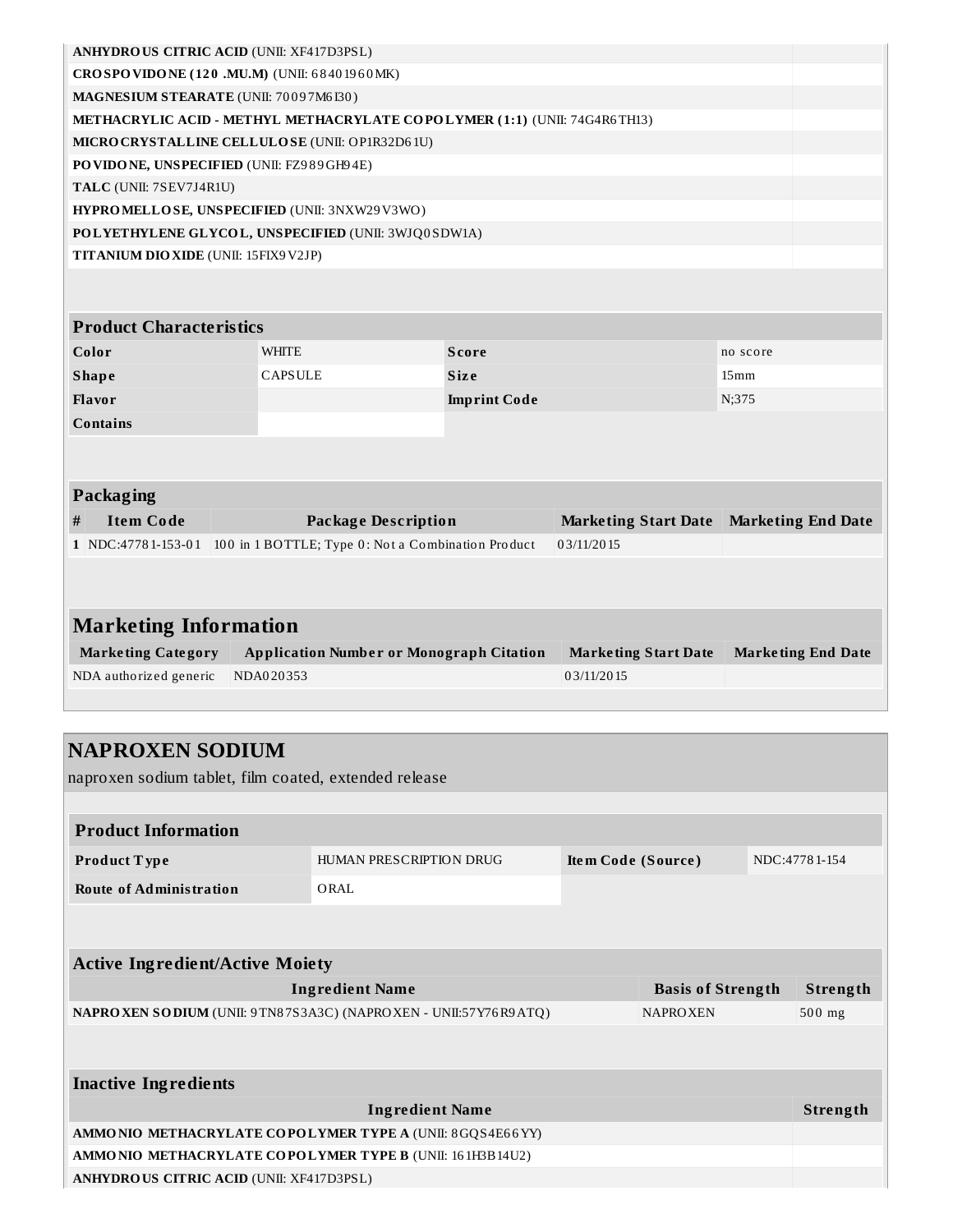| CROSPOVIDONE (120 .MU.M) (UNII: 68401960MK)                               |                                       |                                                   |                     |                             |                             |                  |                           |  |
|---------------------------------------------------------------------------|---------------------------------------|---------------------------------------------------|---------------------|-----------------------------|-----------------------------|------------------|---------------------------|--|
|                                                                           | MAGNESIUM STEARATE (UNII: 70097M6I30) |                                                   |                     |                             |                             |                  |                           |  |
| METHACRYLIC ACID - METHYL METHACRYLATE COPOLYMER (1:1) (UNII: 74G4R6TH13) |                                       |                                                   |                     |                             |                             |                  |                           |  |
| MICRO CRYSTALLINE CELLULO SE (UNII: OP1R32D61U)                           |                                       |                                                   |                     |                             |                             |                  |                           |  |
| PO VIDONE, UNSPECIFIED (UNII: FZ989GH94E)                                 |                                       |                                                   |                     |                             |                             |                  |                           |  |
| TALC (UNII: 7SEV7J4R1U)                                                   |                                       |                                                   |                     |                             |                             |                  |                           |  |
| HYPROMELLOSE, UNSPECIFIED (UNII: 3NXW29V3WO)                              |                                       |                                                   |                     |                             |                             |                  |                           |  |
| POLYETHYLENE GLYCOL, UNSPECIFIED (UNII: 3WJQ0SDW1A)                       |                                       |                                                   |                     |                             |                             |                  |                           |  |
| TITANIUM DIO XIDE (UNII: 15FIX9 V2JP)                                     |                                       |                                                   |                     |                             |                             |                  |                           |  |
|                                                                           |                                       |                                                   |                     |                             |                             |                  |                           |  |
|                                                                           |                                       |                                                   |                     |                             |                             |                  |                           |  |
| <b>Product Characteristics</b>                                            |                                       |                                                   |                     |                             |                             |                  |                           |  |
| Color                                                                     | <b>WHITE</b>                          |                                                   | <b>Score</b>        |                             |                             | no score         |                           |  |
| <b>Shape</b>                                                              | CAPSULE                               |                                                   | <b>Size</b>         |                             |                             | 17 <sub>mm</sub> |                           |  |
| Flavor                                                                    |                                       |                                                   | <b>Imprint Code</b> |                             |                             | N;500            |                           |  |
| <b>Contains</b>                                                           |                                       |                                                   |                     |                             |                             |                  |                           |  |
|                                                                           |                                       |                                                   |                     |                             |                             |                  |                           |  |
|                                                                           |                                       |                                                   |                     |                             |                             |                  |                           |  |
| Packaging                                                                 |                                       |                                                   |                     |                             |                             |                  |                           |  |
| <b>Item Code</b><br>#                                                     |                                       | <b>Package Description</b>                        |                     | <b>Marketing Start Date</b> |                             |                  | <b>Marketing End Date</b> |  |
|                                                                           |                                       |                                                   |                     |                             |                             |                  |                           |  |
|                                                                           |                                       |                                                   |                     | 03/11/2015                  |                             |                  |                           |  |
| 1 NDC:47781-154-75                                                        |                                       | 75 in 1 BOTTLE; Type 0: Not a Combination Product |                     |                             |                             |                  |                           |  |
|                                                                           |                                       |                                                   |                     |                             |                             |                  |                           |  |
|                                                                           |                                       |                                                   |                     |                             |                             |                  |                           |  |
| <b>Marketing Information</b>                                              |                                       |                                                   |                     |                             |                             |                  |                           |  |
| <b>Marketing Category</b>                                                 |                                       | <b>Application Number or Monograph Citation</b>   |                     |                             | <b>Marketing Start Date</b> |                  | <b>Marketing End Date</b> |  |
| NDA authorized generic                                                    | NDA020353                             |                                                   |                     | 03/11/2015                  |                             |                  |                           |  |
|                                                                           |                                       |                                                   |                     |                             |                             |                  |                           |  |
|                                                                           |                                       |                                                   |                     |                             |                             |                  |                           |  |
|                                                                           |                                       |                                                   |                     |                             |                             |                  |                           |  |
| <b>NAPROXEN SODIUM</b>                                                    |                                       |                                                   |                     |                             |                             |                  |                           |  |
| naproxen sodium tablet, film coated, extended release                     |                                       |                                                   |                     |                             |                             |                  |                           |  |
|                                                                           |                                       |                                                   |                     |                             |                             |                  |                           |  |
| <b>Product Information</b>                                                |                                       |                                                   |                     |                             |                             |                  |                           |  |
| Product Type                                                              |                                       | HUMAN PRESCRIPTION DRUG                           |                     | Item Code (Source)          |                             |                  | NDC:47781-155             |  |
| <b>Route of Administration</b>                                            |                                       | ORAL                                              |                     |                             |                             |                  |                           |  |
|                                                                           |                                       |                                                   |                     |                             |                             |                  |                           |  |
|                                                                           |                                       |                                                   |                     |                             |                             |                  |                           |  |
|                                                                           |                                       |                                                   |                     |                             |                             |                  |                           |  |
| <b>Active Ingredient/Active Moiety</b>                                    |                                       |                                                   |                     |                             |                             |                  |                           |  |
|                                                                           |                                       | <b>Ingredient Name</b>                            |                     |                             | <b>Basis of Strength</b>    |                  | Strength                  |  |
| NAPRO XEN SODIUM (UNII: 9 TN87S3A3C) (NAPRO XEN - UNII:57Y76R9 ATQ)       |                                       |                                                   |                     |                             | <b>NAPROXEN</b>             |                  | 750 mg                    |  |

| Inactive Ingredients                                            |          |
|-----------------------------------------------------------------|----------|
| Ingredient Name                                                 | Strength |
| <b>AMMONIO METHACRYLATE COPOLYMER TYPE A (UNII: 8GOS4E66YY)</b> |          |
| AMMONIO METHACRYLATE COPOLYMER TYPE B (UNII: 16 1H3B14U2)       |          |
| <b>ANHYDROUS CITRIC ACID (UNII: XF417D3PSL)</b>                 |          |